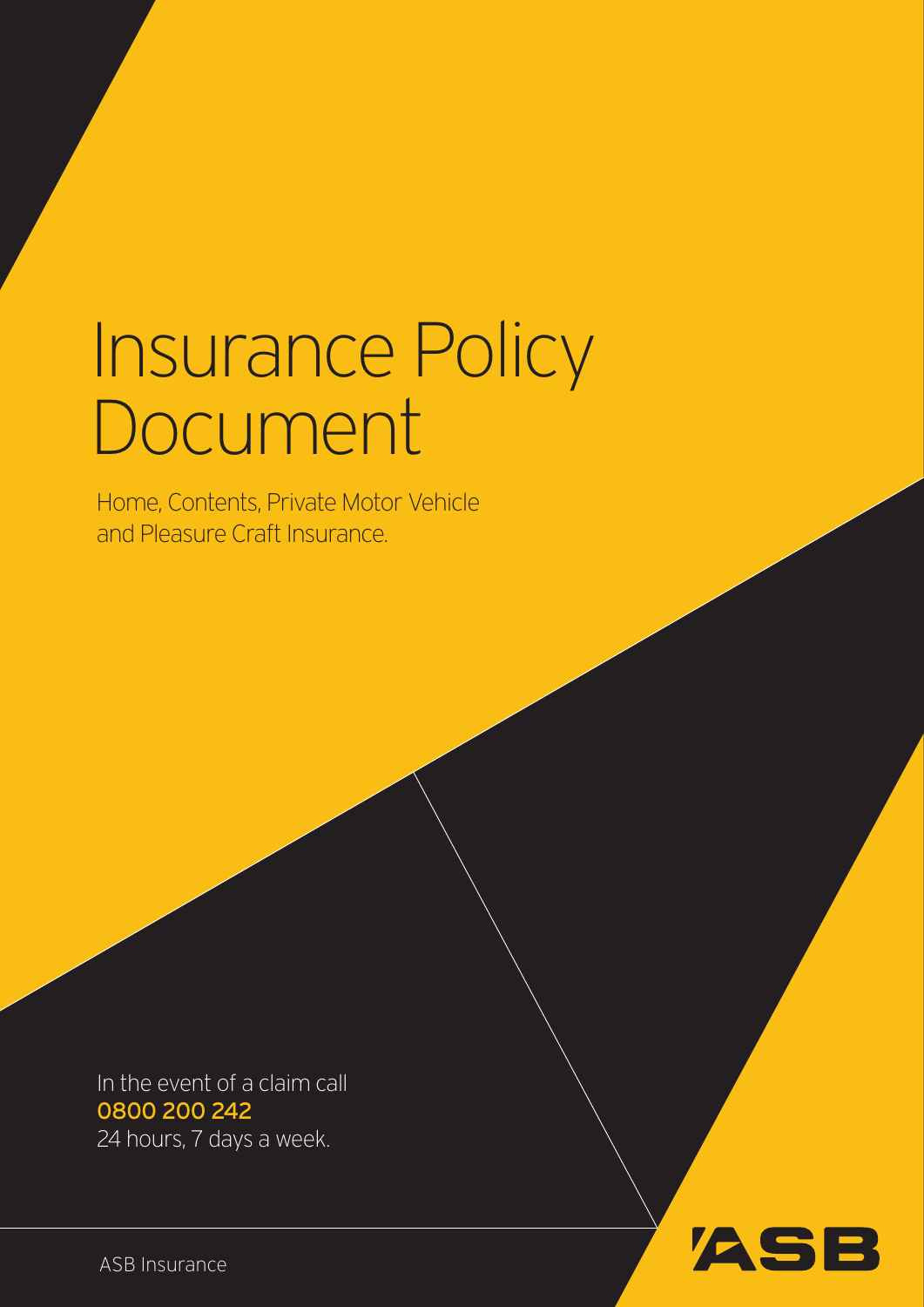### Important

This is your ASB Insurance Policy Document and Policy Schedule, which records details of your insurance. It has been arranged by ASB through IAG New Zealand Limited (IAG).

Please read your Policy and Schedule carefully to ensure it meets your needs. If there is an error, please contact us immediately.

This insurance has been arranged on the basis of the information provided by you. It is essential that all information is truthful and correct. If there is any information which we have not been given or any changes in circumstances during the Period of Insurance you must advise us.

Failure to observe this condition may affect the outcome of any claim you make.

This Policy Document and Policy Schedule explains

- $\cdot$  who is insured
- • what is insured
- $\cdot$  when the insurance begins and ends
- the conditions of the insurance
- $\cdot$  the amounts that can be claimed
- • what is not insured.

Please keep this Policy in a safe place; you will find it useful in the event of a claim.

If you are not happy with this Insurance Policy, you can change your mind and cancel it, provided you tell us within 15 days of the date your Insurance Policy started. We will cancel your Insurance Policy as if it had never existed and refund in full any premium you have paid.

This does not apply if a claim has been made.

### The Insurance

IAG New Zealand Limited ('we/us/our') provides the Insured ('you/your') with insurance as set out in this Policy during the Period of Insurance shown in your Policy Schedule and any further period for which the Policy is renewed.

This Policy insures only those Sections shown in your Policy Schedule. The maximum amount you can claim under any Section in respect of any one Happening (inclusive of fees and costs) is the current Sum Insured shown in the Policy Schedule for that Section or any Premium Advice or Anniversary notice.

All amounts shown in this Policy and Schedule are in New Zealand dollars and include GST.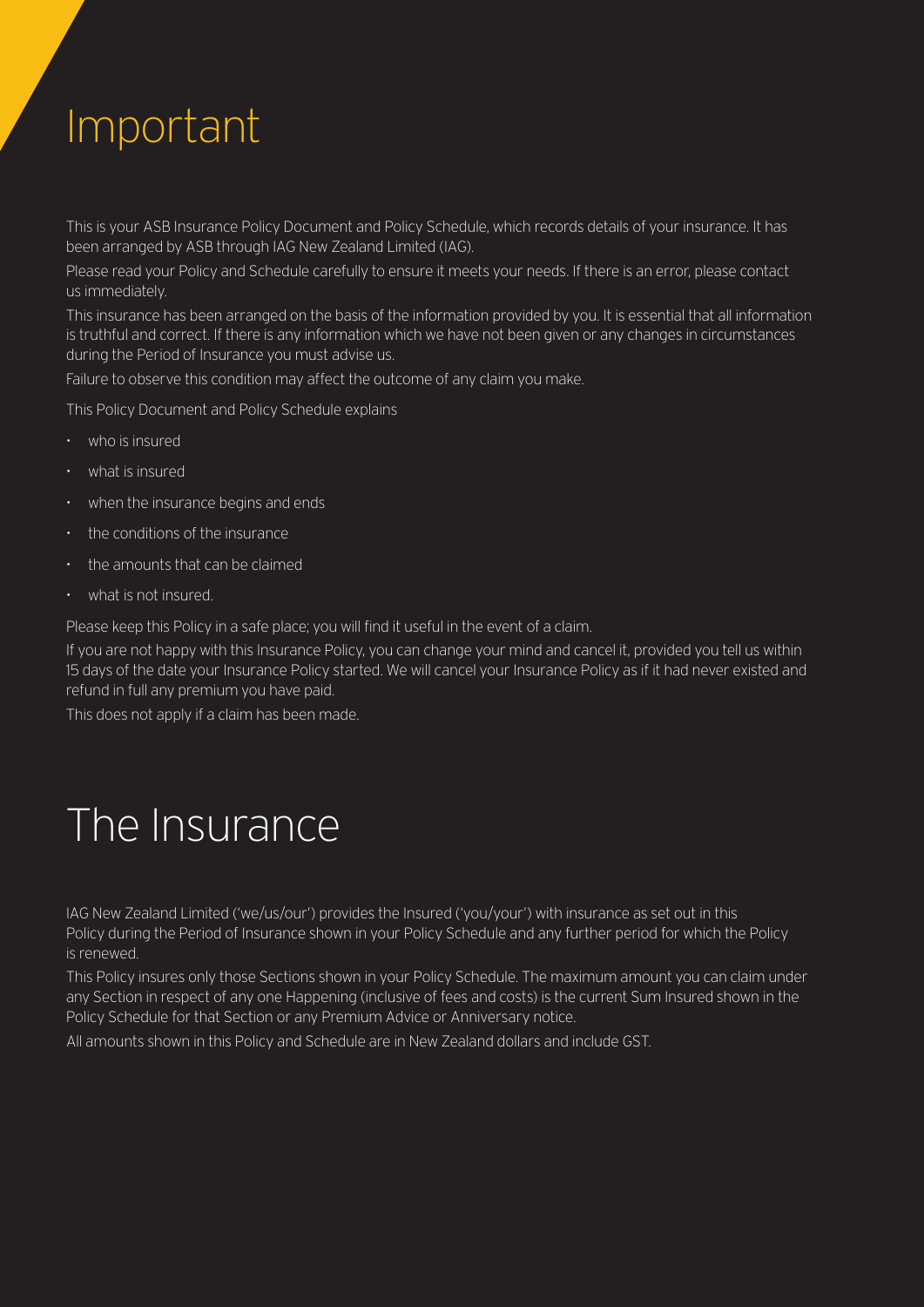### Contents

- 02 Section 01: Home Insurance.
- 09 Section 02: Contents Insurance. Classic Contents. Basic Contents.
- 15 Section 03: Private Motor Vehicle Insurance.
- 22 Section 04: Pleasure Craft Insurance.
- 26 The Exclusions applicable to all Sections of this Policy.
- 27 The Conditions applicable to all Sections of this Policy.
- 29 Conditions of the Authority to accept Direct Debits.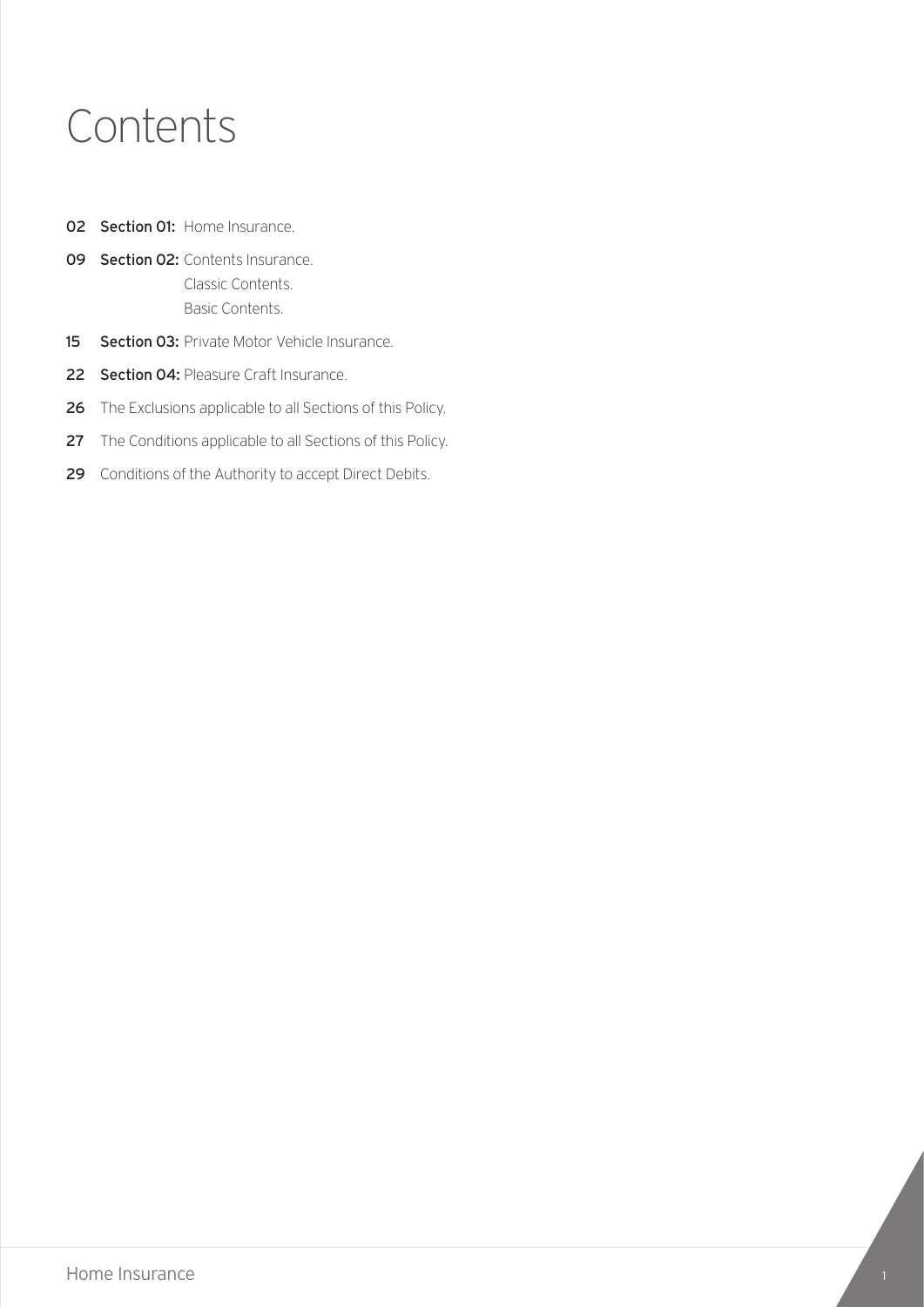### Section 01: Home Insurance

- 1. Your Home means:
	- (a) the residential dwelling(s) that you own at the Situation shown in the Schedule including any of the following used at all time solely for domestic use:
		- (i) outbuildings within the residential boundaries of the Situation on which the residential dwelling(s) is situated. This includes any fixed domestic: garage, carport, glasshouse, animal shelter,
		- (ii) fixtures and fittings permanently attached to the residential dwelling(s) or its outbuildings. This includes: kitchen stove, hob or range hood, any other home appliance that is permanently wired, permanently plumbed or permanently built-in,
		- (iii) kitchen oven, permanently attached or not,
		- (iv) fitted floor coverings (including glued, smooth edge or tacked carpet and floating floors) of the residential dwelling(s) or its outbuildings included above,
		- (v) driveway of permanent construction that provides direct access to the residential dwelling(s) or any outbuilding included above,
		- (vi) patio, paths and paving of permanent construction, deck, steps, gate or fence, as long as they are on or within the residential boundaries within which the residential dwelling(s) is situated,
		- (vii) walls including garden and retaining walls,
		- (viii) Recreational Features,
		- (ix) public utility services supplying the residential dwelling(s) and/ or any of its outbuildings included above, such as: power and telephone lines, data cables, supply and waste water pipes,
		- (x) permanently sited water storage tank, septic tank or heating oil tank and its associated equipment (excluding its contents),
		- (xi) solar power and solar water heating systems.

Your Home does not include any of the following unless it is shown in the Schedule as a Special Feature with a corresponding Special Feature Sum Insured:

- (a) private utility plant and associated equipment including but not limited to wind or water mills or diesel generators,
- (b) cable car and its associated equipment,
- (c) bridge or culvert, permanent ford or dam,
- (d) wharf, pier, landing or jetty.

Your Home does not include any of the following:

- (a) any part of yours home that is used for business or commercial purposes except where;
	- (i) it is rented out as a residential property, or
	- (ii) it is used solely as a home office for clerical purposes,
- (b) any part of the Home that is built for or used for farming or rural lifestyle purposes whether commercial or not, including but not limited to any shed storing animal feed, machinery or produce, livestock handling yards or shelters,
- (c) any part of the Home being constructed, de-constructed or undergoing alterations and not suitable for permanent residential use or occupation,
- (d) gravel or shingle, including a gravel or shingle: driveway, path, patio or paving,
- (e) loose floor covering including: mats, rugs or runners,
- (f) temporary structures,
- (g) fittings that are not permanently attached such as: curtains and blinds,
- (h) appliances that are not permanently wired, permanently plumbed or permanently built-in, other than a kitchen oven,
- (i) well or bore hole including its pump, lining or casing,
- (j) household goods and personal effects,
- (k) live plant, including any: tree, shrub, hedge or grass other than the insurance provided under 'Special benefits to Event A, 3. Landscaping',
- (l) land, earth or fill,
- (m) structures or property not at the Situation shown in the Schedule.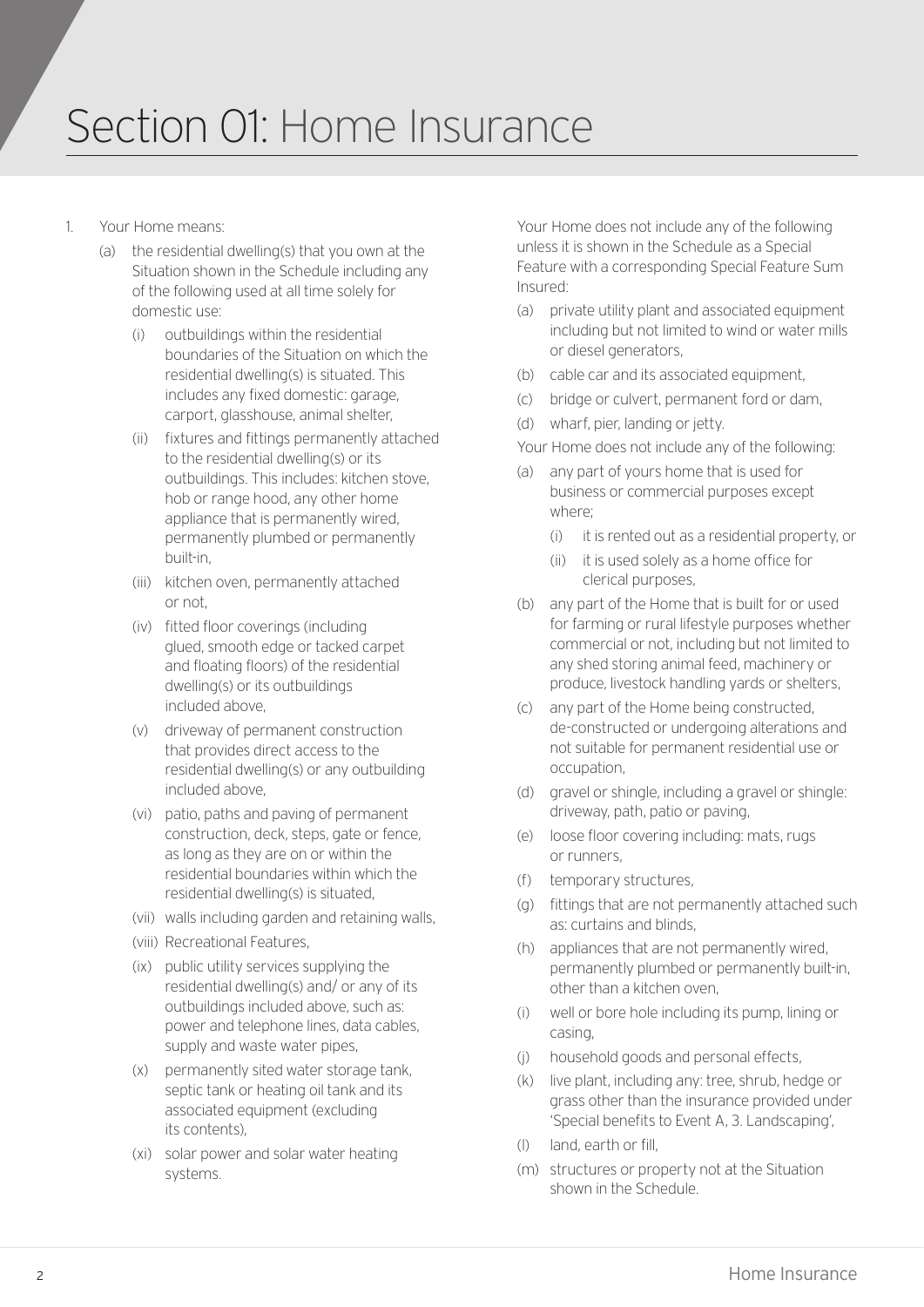- 2. The Insured is the person (or persons) shown in the Schedule ('you/your').
- 3. A Happening is any accident, loss, damage, injury or legal liability.
- 4. Loss is physical loss or physical damage.
- 5. A Natural Disaster is an earthquake, natural landslip, volcanic eruption, hydrothermal activity, tsunami or natural disaster fire, as defined in the EQC Act.
- 6. A Recreational Feature is any tennis court and/or permanently fixed swimming pool and/or permanently fixed spa pool including its ancillary equipment and/or pump.
- 7. A Special Feature is any item that is listed in the Schedule with a corresponding Special Feature Sum Insured.
- 8. A Special Feature Sum Insured is the Sum Insured amount shown in the Schedule that corresponds with the Special Feature.
- 9. The Home Sum Insured is the amount shown in the Schedule of the same name inclusive of any increased limits.
- 10. The Total Sum Insured is the amount shown in the Schedule of the same name inclusive of the:
	- (a) Home Sum Insured, which includes any retaining walls and Recreational Features, and
	- (b) any Special Feature Sums Insured, and
	- (c) any Special benefits to Event A unless stated otherwise within such benefits.
- 11. EQC Act is the Earthquake Commission Act 1993 and any Act in substitution of that Act.

#### You are insured for

#### Event A.

- 1. Any sudden and Accidental Loss to your Home that occurs during the Period of Insurance.
- 2. Hidden gradual damage to your Home, consisting of hidden rot, hidden mildew or hidden gradual deterioration, caused by water leaking from any internal tank, internal water pipe or internal waste disposal pipe installed at your Home provided the damage occurred and was discovered while you were personally living in this Home.

#### Event B.

Loss of rent when your Home cannot be occupied because of Loss which is

- (a) insured by Event A
- (b) caused by a Natural Disaster.

#### Event C.

Your legal liability as owner of your Home or its grounds

- (a) for Accidental Loss to anyone else's property
- (b) under Section 43 or 46 of the Forest and Rural Fires Act 1977.

#### Special benefits to Event A.

These benefits are subject to the terms of this Policy, except where they are varied in the benefit. The amounts shown in these benefits are included in the Total Sum Insured unless expressly stated otherwise.

The Excess shown in the Schedule and loss of your Claim-Free Discount will not apply to the special benefits: Stress Payment, Keys and Locks and Water or Sewage Pipe Blockage.

#### 1. Breakage extension.

An excess of \$250 applies to a claim which is solely for Accidental breakage of

- (a) glass in any:
	- (i) windows, or
	- (ii) doors, or
	- (iii) screens,

of your Home, or

(b) sinks, baths, wash basins, toilet bowls, shower cabinets, bidets, fixed glass lampshades, permanently fixed mirrors or glass in built-in furniture in your Home.

Your Claim-Free Discount will not be reduced following a claim under this special benefit.

#### 2. Keys and locks.

If any of the keys to your Home are lost, stolen or believed on reasonable grounds to have been duplicated without your permission we will pay up to \$1,000 to replace those keys and to alter the locks they were for. This also includes the reasonable cost of opening any safe following theft or loss of its key or combination.

#### 3. Landscaping.

We will pay the initial re-establishment costs for trees, shrubs and hedges, including the cost of clearing the ground, up to a maximum of \$2,000 for any Happening that occurs during the Period of Insurance. This amount is in addition to the Total Sum Insured.

#### 4. Natural disaster cover.

This Section 01, Home Insurance Policy is extended to insure any sudden and Accidental Loss to your Home that occurs during the Period of Insurance caused by a Natural Disaster subject to the following: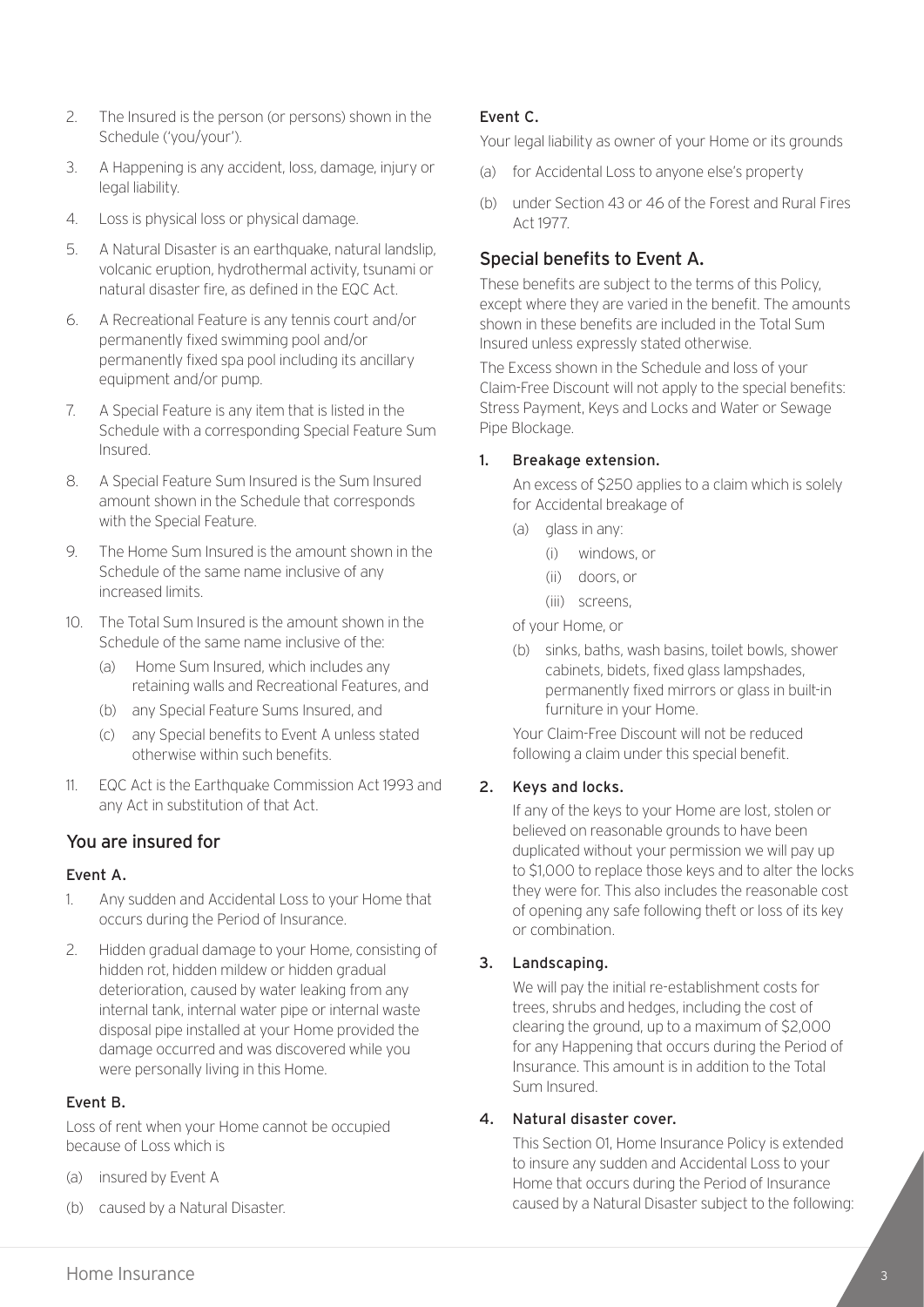#### Where EQC Cover applies.

- (a) If that Loss is insured under the EQC Act, or would have been but for:
	- (i) the application of an excess under the EQC Act,
	- (ii) a failure by you to correctly notify a claim to the Earthquake Commission within the time required under the EQC Act,
	- (iii) a decision by the Earthquake Commission to decline a claim or limit its liability for that Loss in whole or in part and for any reason whatsoever,
	- (iv) any act or omission on your part, the part of your agent, or the part of the EQC,

and the cost to repair or rebuild the part of your Home that suffered the Loss exceeds your maximum entitlement available (or that would have been available but for the reasons in (a) (i) to (iv) above), for that Loss under the EQC Act (plus the excess under the Act), we will pay the difference between that maximum entitlement (plus that excess) and the cost to repair or rebuild the part of your Home that suffered the Loss.

(b) The most we will pay under this benefit is the difference between that maximum entitlement (plus the excess under the EQC Act) and the Total Sum Insured.

#### Where no EQC Cover applies.

- (c) Where your claim for Loss to your Home under this benefit is for, or includes, any part of the Home that is not insured under the EQC Act, then the Excess will be the higher of:
	- (i) \$5,000, and
	- (ii) the Excess otherwise applicable to the claim under this Policy.

*Some examples of parts of the home not insured under the Earthquake Commission Act 1993 are:*

- *• gate or fence,*
- *• driveway,*
- *• patio, path, paving, tennis court or other artificial surface,*
- *• swimming pool or spa pool which is not an integral part of the building.*

#### 5. Post-Event inflation protection.

We may, at our sole discretion, increase the insurance available under this Section 01, Home Insurance if:

- (a) a Natural Disaster, flood or storm has occurred in the vicinity of the Home causing widespread Loss and, as a direct result of this widespread Loss, building costs have increased due to a statistically significant increase in demand in our opinion, and
- (b) your Home has suffered sudden and Accidental Loss that is insured by this Policy and your claim in respect of that Loss is settled on the basis of an actual repair to or rebuild of the Home, and
- (c) the actual cost to repair or rebuild the Home is higher than the Home Sum Insured, plus any Special Feature Sums Insured shown in the Schedule due solely to the increase in building costs described in paragraph (a) above.

The most we will pay, in total, for all increases in insurance is the amount calculated by applying the percentage of the statistically significant increase in demand to:

- (a) the Home Sum Insured shown on the Schedule, and
- (b) the Special Feature Sums Insured, where a Special Feature is shown in the Schedule,

up to a maximum of 10% more than those sums insured.

#### *For example:*

*An earthquake causes damage to a large number of homes in your town and substantially damaged your home. As a result of all of the homes needing to be repaired/rebuilt, the cost of building materials and labour increases sharply. If your total sum insured of \$300,000 is no longer adequate because of the increased costs, we may pay up to \$330,000 to rebuild or repair your home.*

#### 6. Stress payment.

If, in our opinion, it is uneconomic to repair the Loss to your Home, we will pay you \$1,000 for the stress caused by the Loss. This is paid in addition to the Total Sum Insured.

#### 7. Water or sewage pipe blockage.

If any of the underground water or sewage pipes within the boundary of your section at the Situation shown in the Schedule become blocked then we will pay up to \$125 towards the cost of clearing the blockage

The maximum amount we will pay for all blockages happening in any one Period of Insurance is \$125.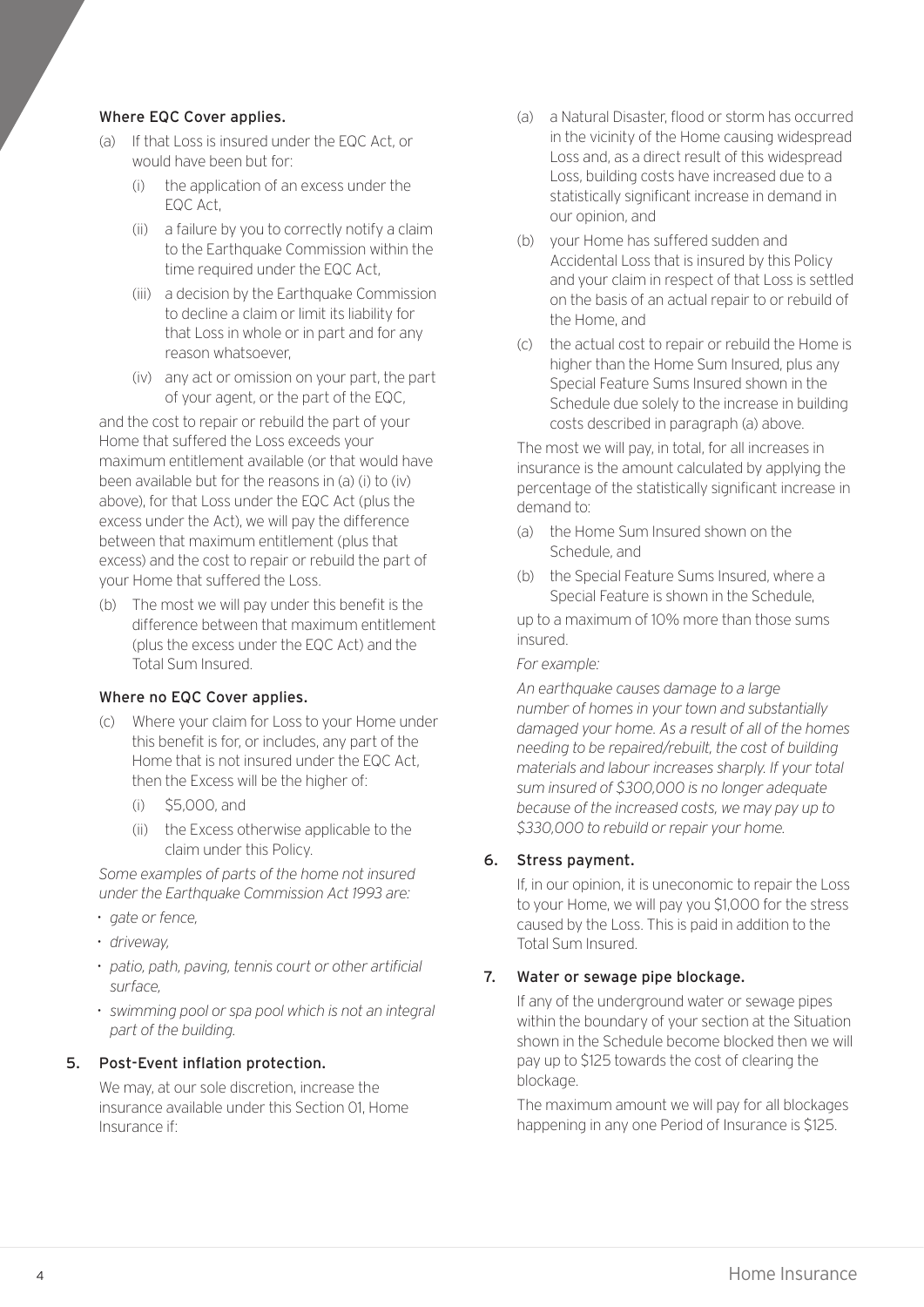#### The amounts we will pay.

#### Event A.

#### 1. The most we will pay.

#### Home Sum Insured.

- (a) The most we will pay for Loss to the Home (exclusive of Special Features) for any Happening that occurs during the Period of Insurance is the Home Sum Insured. This includes:
	- (i) Compliance Costs,
	- (ii) Professional and Other Fees,
	- (iii) Demolition and Removal Costs,
	- (iv) all Special benefits to Event A unless stated otherwise.
- (b) However, within the Home Sum Insured, the most we will pay in total for any Happening that occurs during the Period of Insurance for Loss to:
	- (i) all retaining walls is \$20,000, and
	- (ii) all Recreational Features is \$40,000,

unless an increased limit is shown on the Schedule, in which case that increased limit is the most we will pay for the respective property.

#### Special Feature Sum Insured.

- (c) The most we will pay for any Loss to any Special Feature for any Happening that occurs during the Period of Insurance is its Special Feature Sum Insured. This includes:
	- (i) Compliance Costs,
	- (ii) Professional and Other Fees,
	- (iii) Demolition and Removal Costs.

#### Total Sum Insured.

- (d) The most we will pay for Loss under Section 01, Home Insurance, Event A in total for any Happening that occurs during the Period of Insurance is the Total Sum Insured. This includes the:
	- (i) Home Sum Insured,
	- (ii) any Special Feature Sums Insured,
	- (iii) all Special benefits to Event A unless stated otherwise.

#### 2. If your home is economic to repair.

If, in our opinion, it is economic to repair the Loss to your Home, we may choose to:

(a) pay the reasonable cost to repair the part of your Home that suffered the Loss, or

(b) pay you the estimated reasonable cost to repair the part of the Home that suffered the Loss.

#### 3. If your home is uneconomic to repair.

- (a) If, in our opinion, it is uneconomic to repair the Loss to your Home, you may choose one of the following:
	- (i) Rebuild on the same site: We will pay the reasonable cost incurred to rebuild the part of your Home that suffered the Loss to an equivalent size and specification on its original site; or
	- (ii) Rebuild on another site: We will pay the reasonable cost incurred to rebuild the part of your Home that suffered the Loss to an equivalent size and specification on another site that you provide anywhere in New Zealand. The cost must not be greater than the reasonable cost of rebuilding the part of your Home that suffered the Loss on its original site less Demolition and Removal Costs incurred; or
	- (iii) Buy another home: We will pay the reasonable cost incurred to buy another home anywhere in New Zealand, including reasonable and necessary legal and associated fees. However, we will not pay more than the estimated reasonable cost that would have been payable if the part of the Home that suffered the Loss had been rebuilt within a reasonable timeframe on the original site less Demolition and Removal Costs incurred. Compliance Costs, Professional and Other Fees are not included in the estimated rebuilding costs as these are only incurred when rebuilding occurs; or
	- (iv) Accept a cash payment with our consent: At our sole discretion, we will pay you the estimated reasonable cost to rebuild the part of your Home that suffered the Loss less Demolition and Removal Costs incurred. Compliance Costs, Professional and Other Fees are not included in the estimated rebuilding cost as these are only incurred when rebuilding occurs.
- (b) If, in our opinion, it is uneconomic to repair the Loss to your Home, and you sell your Home before the rebuilding begins the most we will pay is the lesser of:
	- (i) the Total Sum Insured, and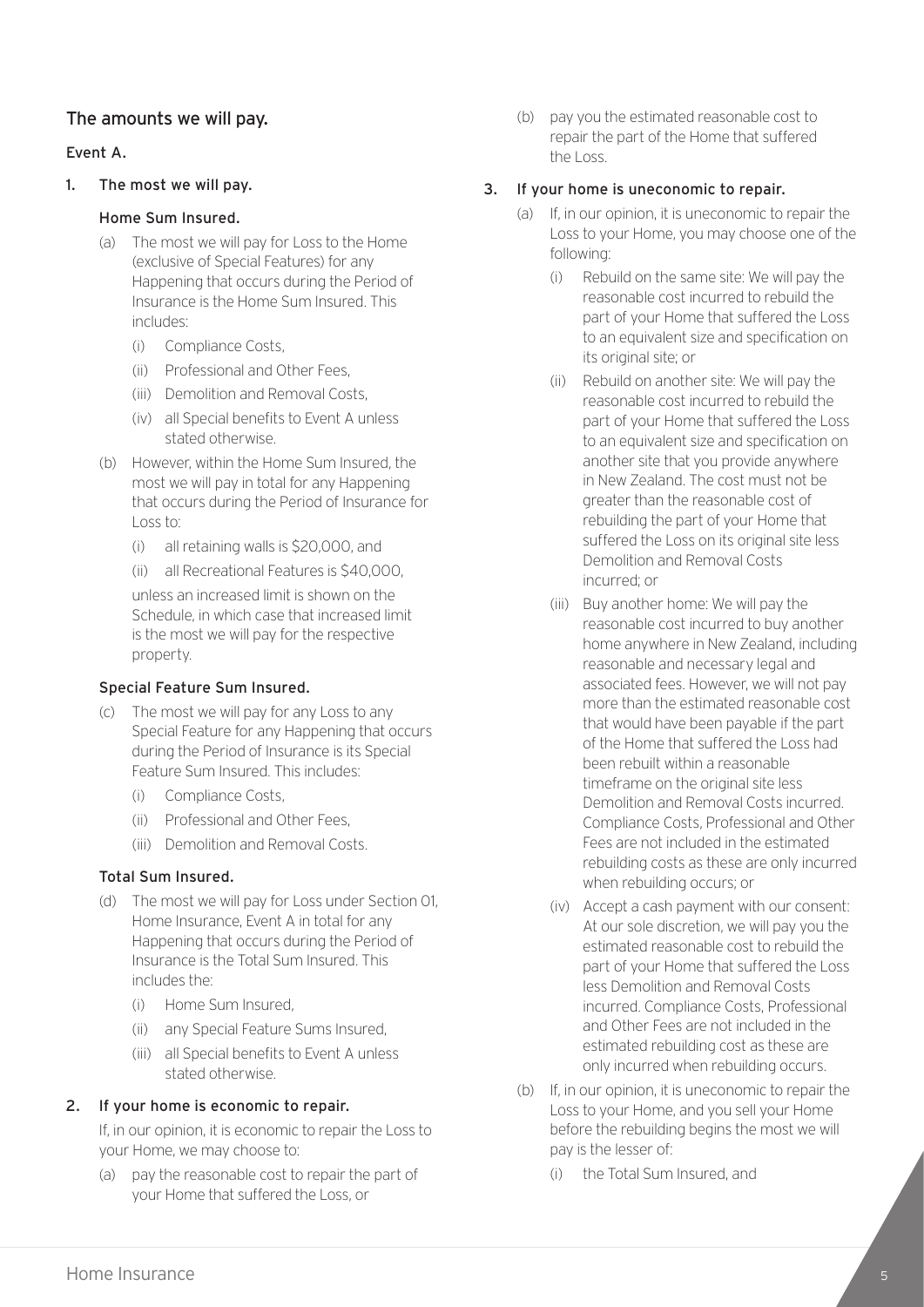(ii) the difference between the market value of your Home immediately before and immediately after the Loss, plus Demolition and Removal Costs we determine are necessary,

less any costs insured by this Policy which have been met by us up to the date on which the sale settles.

#### 4. Settlement of your loss.

The following are subject to the provisions outlined above in 'The amount we will pay – The most we will pay'.

#### Standard of repair or rebuild.

We will pay the reasonable costs to repair or rebuild the part of the Home that suffered the Loss to a condition as similar as possible to when it was new, using current industry accepted building materials and construction methods, but excluding additional materials, work and expense required solely to comply with Government or local authority bylaws and regulations.

#### Compliance Costs.

- (a) If we are paying to repair or rebuild your Home, we will also include the reasonable costs of additional materials, work and expense required solely to comply with Government or local authority bylaws and regulations. We will only pay these costs of compliance:
	- (i) if the Home complied with all requirements that existed at the time it was originally built and at the time of any alteration, and
	- (ii) for the part of the Home that has suffered Loss insured by this Policy.
- (b) We will not pay any costs of compliance if notice of non-compliance had already been served before the Loss occurred.
- (c) These costs are not payable when you buy another home or accept a cash payment as settlement of your claim, as described in (a) (iii) or (iv) of '3. If your home is uneconomic to repair' above.

#### Professional and Other Fees.

- (a) If we are paying to repair or rebuild the part of your Home that suffered the Loss, we will also include the reasonable costs of:
	- (i) design, engineer's, surveyor's and building consultant's fees, and
	- (ii) consents and associated legal fees.
- (b) These costs must be necessary to repair or rebuild the part of the Home that has suffered Loss and approved by us before they are incurred.
- (c) These costs are not payable when you buy another home or accept a cash payment as settlement of your claim, as described in (a) (iii) or (iv) of '3. If your home is uneconomic to repair' above.

#### Demolition and Removal costs.

- (a) If we accept a claim for Loss to your Home, we will also pay the reasonable costs of:
	- (i) the demolition of the part of your Home that suffered the Loss, and the removal of debris associated with that and necessary to effect the repair or rebuild of that Loss, and
	- (ii) removing your household contents when this is required to enable your Home to be repaired or rebuilt, but not the cost of storing them or returning them to the Home.
- (b) These costs must be necessary and approved by us before they are incurred.
- (c) If we pay to demolish any part of the Home this gives us the choice to take the debris and dispose of it as we see fit and retain any salvage obtained.

#### Costs not covered.

We will not pay for any costs that are incurred for:

- (a) any part of the Home that has not suffered Loss unless this is necessary to repair or rebuild the Loss insured, or
- (b) stabilising, supporting or restoring land, earth, or fill, or
- (c) anyone you engage to prepare, advise on, or negotiate a claim made under your Home Policy.

#### We will not pay these costs. You will have to meet these.

#### 5. Hidden gradual damage.

The maximum amount we will pay for hidden gradual damage is \$5,000 in any one Period of Insurance.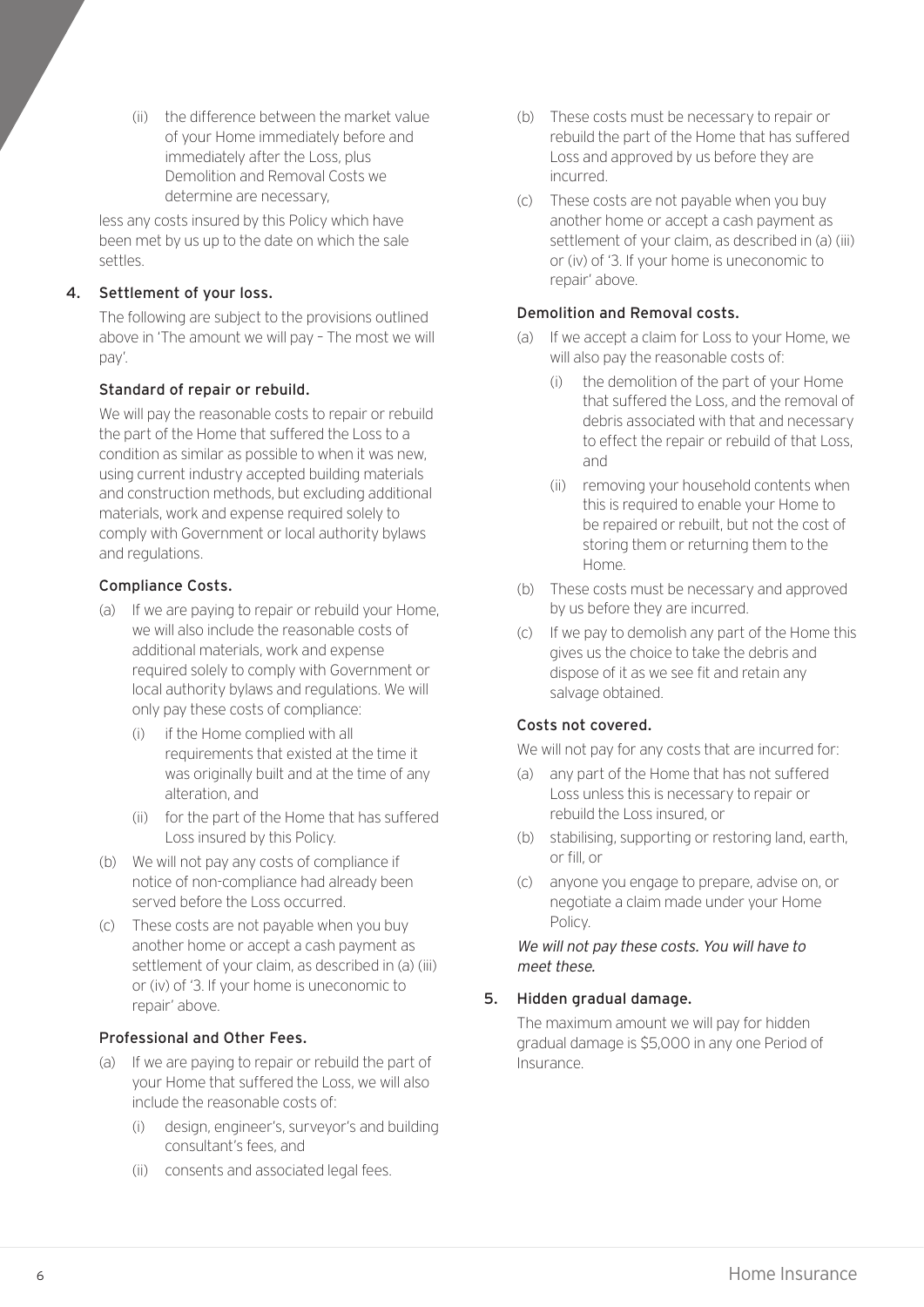#### Event B.

- 1. If you do not occupy your Home you can claim the amount of rent you have lost during the time needed to restore your Home.
- 2. If you do occupy your Home you can claim the amount of rent you would have lost during the time needed to restore your Home had it been occupied by a tenant.
- 3. The maximum amount you can claim is \$12,500 for each residential dwelling shown on the Schedule as insured by Section 01, Home Insurance.

#### Event C.

We will pay up to \$1,000,000 for any one Happening inclusive of all costs charged to you with our approval or awarded against you by a Court.

#### The amounts you will pay.

The amount of the Excess shown in the Schedule in respect of each Happening will be deducted from every claim, unless stated otherwise under 'Special benefits to Event A'.

If there is a Happening that involves more than one section and each section has a standard excess, we will waive the lowest excess that would otherwise apply. This does not apply if any section has a voluntary excess (a higher excess you selected) or an imposed excess (an increased excess we applied to your Policy which replaces the standard excess).

The Excess is deducted after any Policy limits have been applied.

#### You are not insured for.

#### Event A.

- 1. Wear and tear, depreciation, corrosion, rust, rot, mildew or gradual deterioration (other than Hidden gradual damage as set out in 'You are insured for' Event A, 2, on page 3).
- 2. Gradual damage to swimming or spa pools, decks, gates, fences, walls in the grounds of your Home, paths, drives, trees, shrubs and hedges.
- 3. Loss or damage, cost or expense arising from any fault, defect, error or omission in:
	- (a) design, plan, or specification, and/ or
	- (b) workmanship, construction or materials.
- 4. Intentional acts by anyone living in your Home. This does not apply to Loss caused by fire or explosion unless caused by you or your husband or wife, or person with whom you are living within the nature of a marriage.
- 5. Theft by anyone living in your Home.
- 6. The breakdown, failure or wearing out of any mechanical or electrical equipment, or any part thereof unless burning out occurs as a result of an accidental and external force.
- 7. Loss or damage to fuses, protective devices or lighting or heating elements caused by electricity.
- 8. Any liability or loss of or damage to electronic data from any cause whatsoever including, but not limited to, a computer virus. This includes loss of use, reduction in functionality or any other associated loss or expense in connection with electronic data. However this exclusion does not apply to physical damage to other insured property that results from that loss of or damage to electronic data, and which is not otherwise excluded.

Electronic data means facts, concepts and information converted to a form usable for communications, interpretation or processing by electronic and electromechanical data processing or electronically controlled equipment. It includes programs, software and other coded instructions for the processing and manipulation of data or the direction and manipulation of such equipment. Computer virus means a set of corrupting, harmful or otherwise unauthorised instructions or code, including a set of maliciously introduced unauthorised instructions or code, programmatic or otherwise, which propagate themselves through a computer system or network of whatsoever nature. This includes but is not limited to 'Trojan Horses', 'Worms' and 'Time or Logic Bombs'.

- 9. Loss, expense or liability connected in any way with subsidence or erosion.
- 10. Loss, expense or liability connected in any way with settling, warping or cracking caused by earth or other movements. This does not apply to any Loss insured by the 'Special benefits and Natural disaster cover'.
- 11. Breakage of glass or other fragile material which is not securely fixed or which is already in a damaged or imperfect condition.
- 12. Any floor covering which is not in the room or rooms where the Loss happened.
- 13. Loss to the Home caused by Natural disaster other than the insurance provided under the 'Special benefits and Natural disaster cover'.
- 14. Loss caused by hydrostatic pressure to swimming pools and/or spa pools. This only applies to the property directly affected. It does not apply to any resultant sudden and Accidental Loss to other parts of the Home.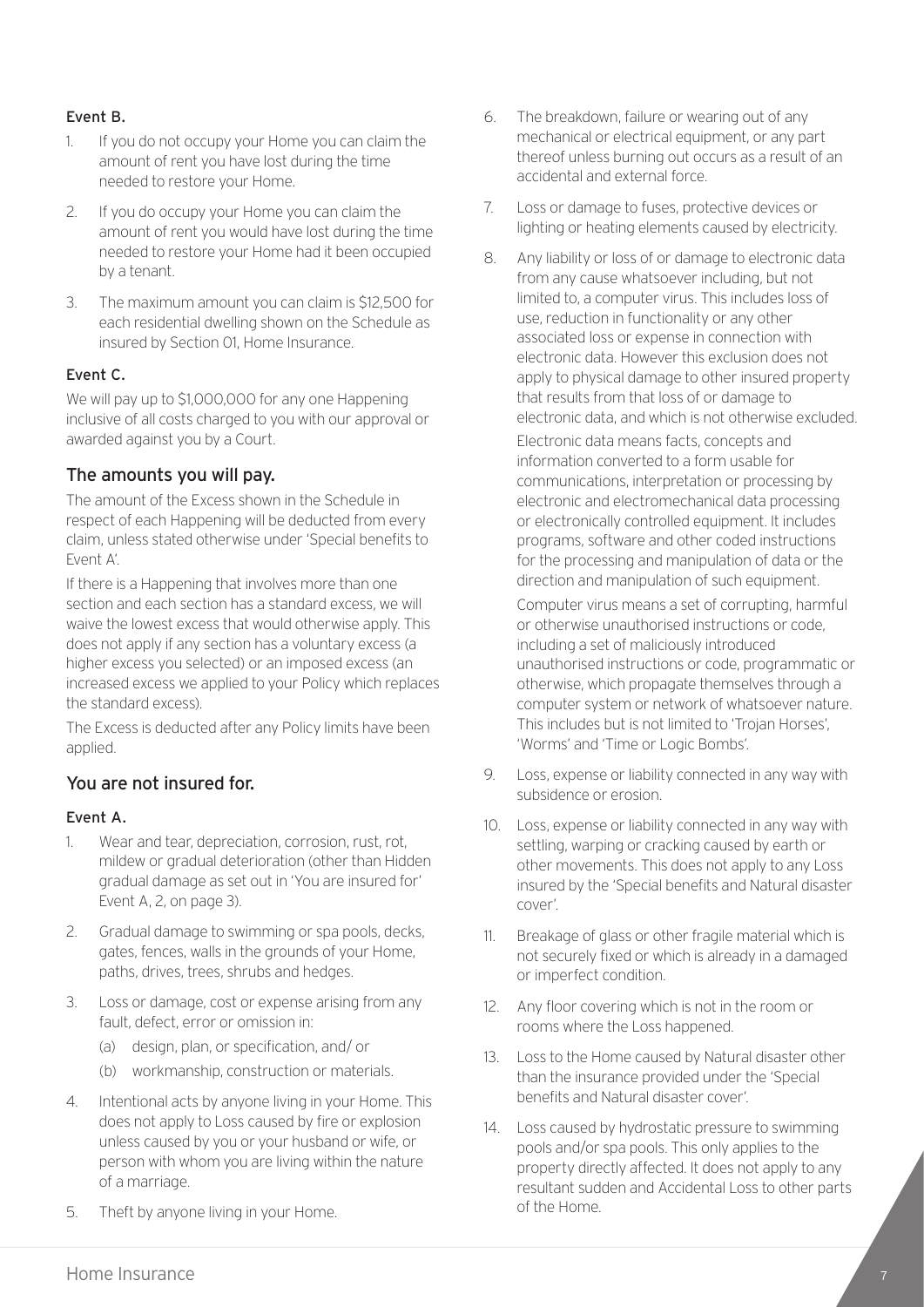15. Any kind of consequential loss other than as specifically provided for under Section 01, Home Insurance, Event B.

#### Event C.

- 1. Liability for Loss to property belonging to members of your family who are living with you.
- 2. Liability arising from any business, trade or profession.
- 3. Liability created by a contract or agreement (except where you would of been liable even without a contract or agreement).
- 4. Liability arising from the ownership or use of any motor vehicle (other than an electric wheelchair, domestic garden appliance or golf cart), motor cycle, motor scooter, trailer, caravan, watercraft, aircraft or other aerial device.
- 5. Liability arising if you have not complied with all the requirements of the Forest and Rural Fires Act 1977.

#### Special Conditions of Home Insurance.

#### Burglar alarm system.

- 1. Where an alarm system has been professionally installed and we give you a burglar alarm discount then it must be
	- (a) tested regularly,
	- (b) maintained in good working order,
	- (c) set when your Home is unattended.

#### Changes to your Home.

2. You must tell us if you make any structural alterations or structural additions to your Home.

#### Insurance during sale and purchase.

- 3. Where a Loss occurs after you have entered into a contract to sell the Home, the purchaser is covered by this Policy for that Loss up until the final settlement, or until they take possession of the Home, which ever happens first, as long as:
	- (a) they meet all the same Conditions of this Policy that you must meet, and
	- (b) they have not otherwise insured the Home at the time of the loss.

#### Tenanted homes.

4. You must tell us if there are any tenants living in your Home.

#### Vacant homes.

5. This Section 01, Home Insurance is automatically suspended if you or a person authorised by you has not been living at the Home for a period of more than 60 consecutive days.

This Section 01, Home Insurance will automatically start again as soon as you, or a person authorised by you, is living in the Home again.

However, this Section 01, Home Insurance may be continued, if one of the following applies:

- (a) You tell us that no one will be living at the Home and we agree that insurance will continue. We may, at this time, change the terms of the Policy.
- (b) We have the Home recorded as a holiday home, and the following criteria are met:
	- (i) the Home is inspected inside and outside by you or a nominated person at least every 60 days, and
	- (ii) the Home and its grounds are adequately maintained, and
	- (iii) mail is cleared regularly, and
	- (iv) the water supply is turned off, and
	- (v) all doors are locked, and all windows secured.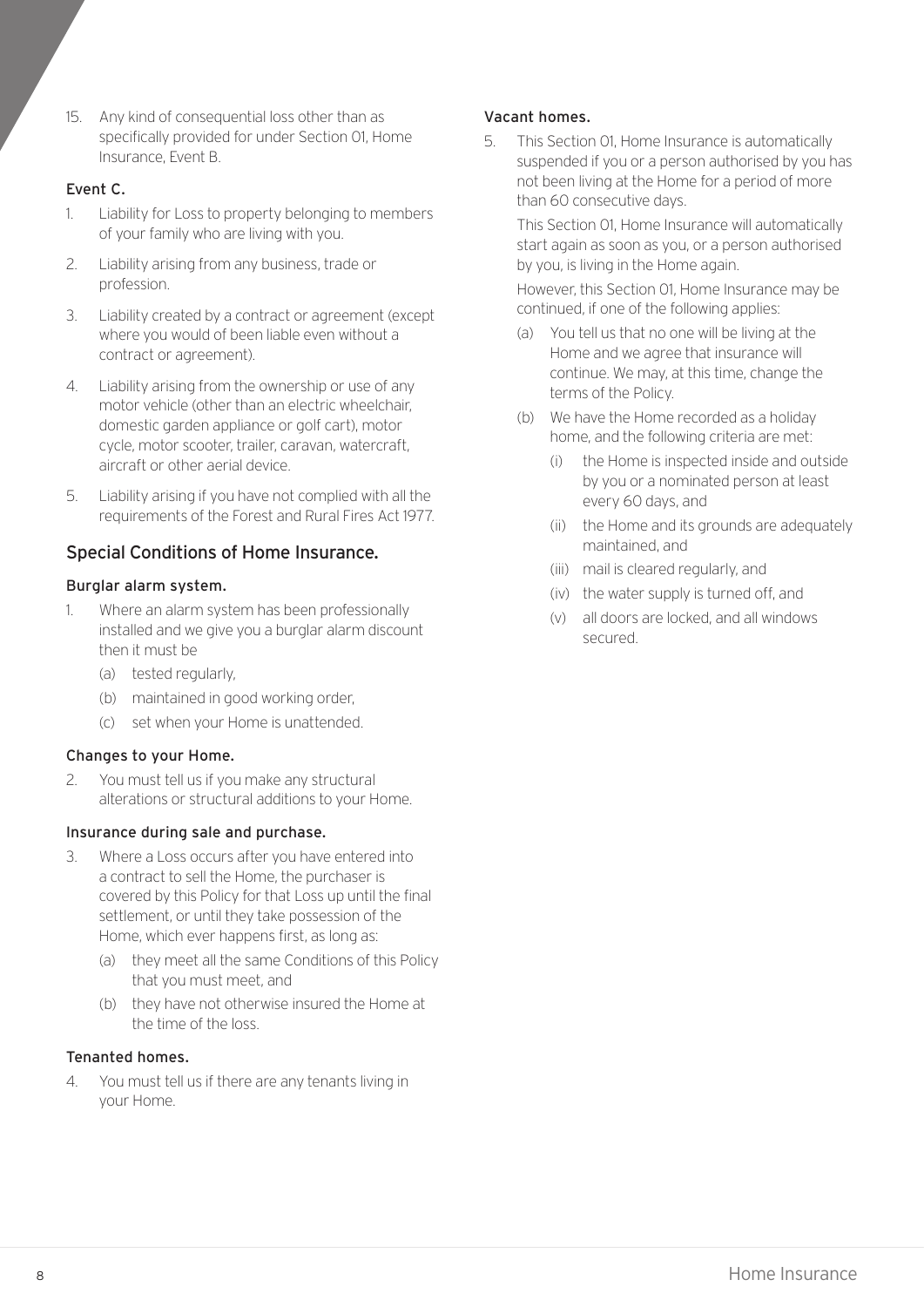### Section 02: Contents Insurance

### Classic Contents

#### Definitions.

- 1. Your Contents include:
	- (a) any of the following that you own or hire (as long as you're legally liable under the hire agreement):
		- (i) household goods and personal effects,
		- (ii) carpets and floor coverings that are not glued to the floor,
		- (iii) any surfboard, windsurfer, surf-ski, kayak, dinghy or canoe (including their parts and accessories in them or attached to them),
		- (iv) electric wheelchairs, mobility scooters, domestic garden appliances, golf carts, and children's motorbikes less than 50cc and used only off road (including their parts and accessories),
		- (v) portable swimming pools and portable spa pools,
		- (vi) parts or accessories of:
			- *•* any watercraft, and
			- *•* motor vehicles, motorcycles, motor scooters, trailers and caravans, and
			- *•* aircraft and other aerial devices,
		- that are not in them or attached to them, and
	- (b) wedding or Christmas presents for other people being kept at your Home, and
	- (c) contents owned by any of your children that are left with you while they live outside New Zealand.

Your Contents does not include:

- (a) items used at any time for earning income, except for cover detailed under 'The amounts we will pay', Event A, 3(d) on page 10, or
- (b) livestock, domestic pets and other creatures, or
- (c) motor vehicles, motor cycles, motor scooters, trailers and caravans and their parts or accessories that are in them or attached to them, or
- (d) aircraft and other aerial devices and their parts or accessories that are in them or attached to them, or
- (e) carpets and floor coverings that are glued to the floor.
- 2. The Insured is the person (or persons) shown in the Schedule ('you/your'). This includes your husband or

wife or person with whom you are living in the nature of a marriage. This also includes any family member who permanently lives with you in your Home, or who is a student attending an educational institution and lives in a hostel run by or for that institution.

- 3. Your Home is the buildings and grounds at the Situation shown in the Schedule. Your Home does not include any land or earth or fill.
- 4. A Happening is any accident, loss, damage, Injury or legal liability.

#### You are insured for.

#### Event A.

- 1. Accidental and sudden loss of or damage to your Contents while they are at your Home or while they are temporarily anywhere else in New Zealand.
- 2. Gradual Damage to your Contents, consisting of hidden rot, hidden mildew or hidden gradual deterioration, caused by water leaking from any internal tank, internal water pipe or internal waste disposal pipe installed at your Home provided the damage occurred and was discovered while you were personally living in this home.

#### Event B.

Reasonable additional living expenses if it is necessary for you to live somewhere else because of

- (a) Accidental and sudden loss or damage to your Home.
- (b) Gradual Damage (as set out in 'You are insured for' Event A, 2) to your Home or to your Contents.

#### Event C.

Your legal liability

- (a) for accidental loss of or damage to anyone else's property anywhere in New Zealand.
- (b) under Section 43 or 46 of the Forest and Rural Fires Act 1977.

This Event also insures other members of your family who are living with you.

#### Event D.

Fatal injury at your Home by fire, burglars or thieves to you, your husband or wife, or a person with whom you are living with in the nature of a marriage.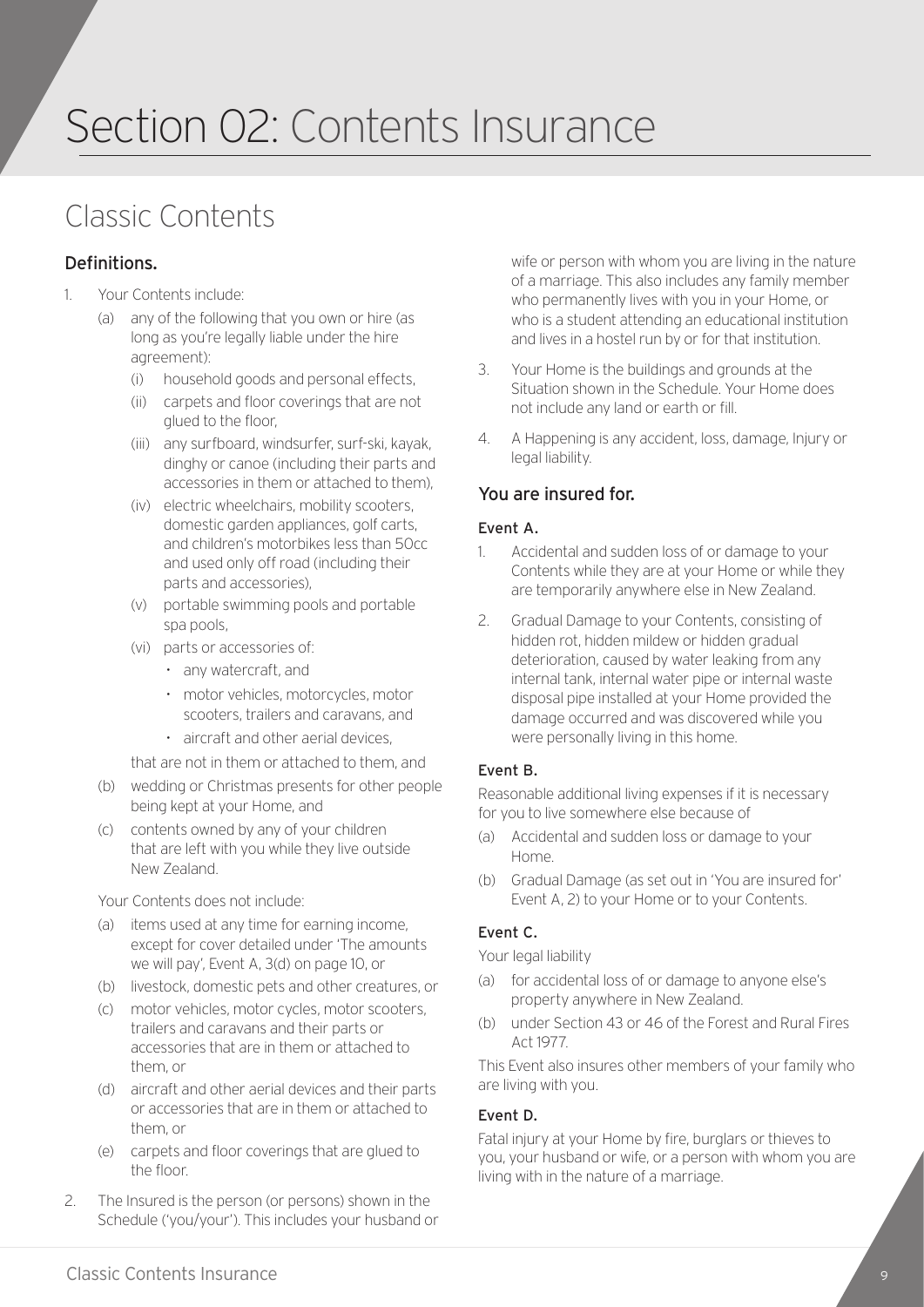#### Special benefits to Event A.

The Excess shown in the Schedule and loss of your Claim-Free Discount will not apply to these Special benefits.

#### 1. Stress payment.

If we settle a claim under Event A as a total loss then an extra \$1,000 will be paid to you for the stress caused by the loss.

#### 2. Keys and locks.

If any of the keys to your Home are lost, stolen or believed on reasonable grounds to have been duplicated without your permission we will pay up to \$1,000 to replace those keys and to alter the locks they were for. Cover also includes the reasonable cost of opening any safe following theft or loss of its key or combination.

#### 3. Spectacles, contact lenses, dentures and hearing aids.

If you are aged 55 years or over and we settle a claim solely for the loss or damage to spectacles, contact lenses, dentures or hearing aids neither the Excess shown in the Schedule nor any depreciation for wear and tear will be made to the first claim payable during any Period of Insurance.

#### The amounts we will pay.

#### Event A.

- 1. For any item not listed in 2 below which is replaced or repaired we will pay
	- (a) the repair cost, where the item is damaged and capable of being economically repaired.
	- (b) to replace the item as nearly as possible equal to its condition when new, where the item is lost, destroyed or cannot be repaired.
- 2. For any item listed below, we will pay the amount of the loss or damage or the cost to repair the item as nearly as possible to the same condition it was in immediately before the loss or damage happened:
	- *•* bicycles;
	- *•* books;
	- *•* clothing or footwear;
	- *•* compact discs, records, audio tapes, video tapes or video games;
	- *•* computer software and related media;
	- *•* sporting or camping equipment;
	- *•* household linen;
	- *•* items which you choose not to restore or replace.
- 3. The maximum amount we will pay
	- (a) when a Specified Sum Insured is shown in the Schedule is that Specified Sum Insured.
- (b) when a Specified Sum Insured is not shown in the Schedule, is
	- (i) \$2,500 for any bicycle, camera (film, digital or video) or camcorder;
	- (ii) \$3,000 for any item of jewellery or watch, up to a maximum of \$15,000 for multiple items;
	- (iii) \$10,000 for any ornament, painting, picture or work of art;
	- (iv) \$2,500 for any collection;
	- (v) \$3,000 for any surfboard, windsurfer, surf-ski, kayak, dinghy or canoe (including their parts and accessories) or any parts or accessories of any watercraft;
	- (vi) \$300 in total for bullion, unset precious stones, credit cards, money and stamps not being part of a collection and certificates or documents which can be redeemed for cash;
- (c) \$1,000 in total for any spare parts, accessories or associated equipment, which belong to but are not in or attached to any motor vehicle (other than a domestic garden appliance), motor cycle, trailer, caravan, aircraft or other aerial device.
- (d) \$1,000 in total for contents used in any business.
- (e) for Gradual Damage is \$5,000 in any one Period of Insurance.
- 4. The maximum amount we will pay for all loss or damage caused by any one Happening is the current Sum Insured.

#### Event B.

- 1. Reasonable additional living expenses for the time that it would normally take to make your Home fit to be lived in again.
- 2. The maximum amount we will pay is \$12,500.

#### Event C.

We will pay up to \$1,000,000 for any one Happening as well as all costs charged to you with our approval or awarded against you by a Court.

#### Event D.

We will pay \$5,000 for your death and \$5,000 for the death of your husband or wife or person with whom you are living with in the nature of a marriage.

#### The amounts you will pay.

The amount of the Excess shown in the Schedule in respect of each Happening will be deducted from every claim.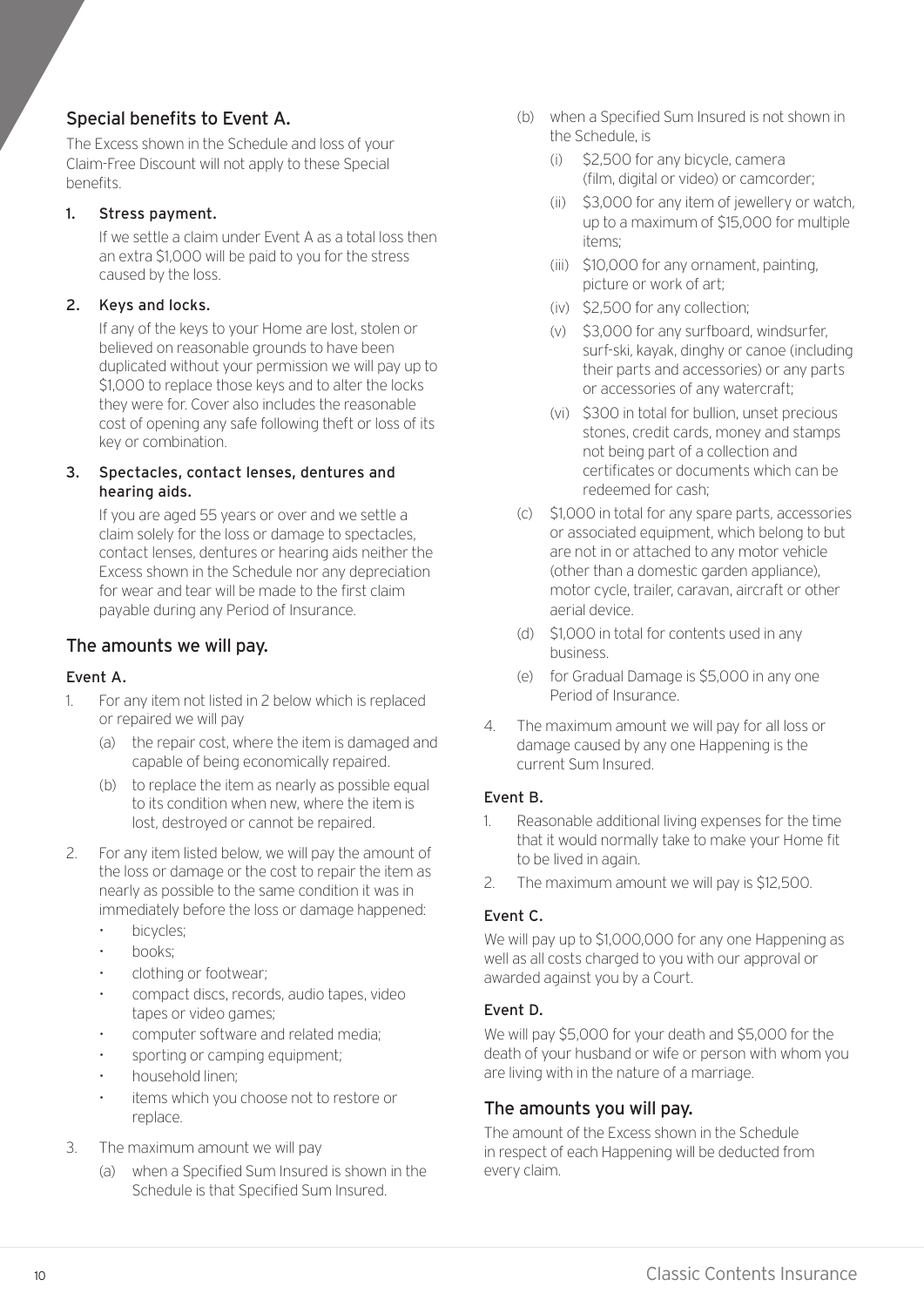If there is a Happening that involves more than one section and each section has a standard excess, we will waive the lowest excess that would otherwise apply. This does not apply if any section has a voluntary excess (a higher excess you selected) or an imposed excess (an increased excess we applied to your Policy which replaces the standard excess).

#### You are not insured for.

#### Event A.

- 1. Wear and tear, depreciation, corrosion, rust, rot, mildew, gradual deterioration, scratching, chipping, denting, shrinking or colour changes (other than Gradual Damage as set out in 'You are insured for' Event A, 2).
- 2. Faulty design, manufacture or assembly.
- 3. Malicious damage or vandalism by anyone living in your Home, but this does not apply to damage caused by fire or explosion unless caused by you.
- 4. Theft by anyone living in your Home.
- 5. The breakdown, failure or wearing out of any part of any mechanical or electrical equipment unless burning out occurs.
- 6. Damage caused by electricity to fuses, protective devices or lighting or heating elements.
- 7. Damage caused by power cuts made by an electricity supply authority.
- 8. Any carpet or floor covering which is not in the room or rooms where the loss or damage happened.
- 9. Loss of or damage to Contents which are being or which have been permanently shifted away from the Situation shown in the Schedule.
- 10. Loss or damage covered by the Injury Prevention, Rehabilitation & Compensation Act 2001 or any subsequent amendment or Act.
- 11. Loss or damage which is covered by the Earthquake Commission Act or which would have been covered but for
	- (a) the deduction of an excess
	- (b) the Earthquake Commission exercising its power to decline a claim for that loss or damage.

#### Event B.

1. Expenses which you can claim under any other Section or any other policy.

#### Event C.

- 1. Liability for loss of or damage to property belonging to members of your family who are living with you.
- 2. Liability arising from any business, trade or profession.
- 3. Liability created by a contract or agreement (except where you would of been liable even without a contract or agreement).
- 4. Liability arising from the ownership or use of any
	- (a) motor vehicle (other than an electric wheelchair, domestic garden appliance or golf cart), motor cycle, motor scooter, trailer, caravan, aircraft or other aerial device.
	- (b) water craft (other than a surfboard, windsurfer, surf-ski, kayak, dinghy or canoe).
- 5. Liability arising if you have not complied with all the requirements of the Forest and Rural Fires Act 1977.

#### Events A, B, C and D.

1. Loss, damage or expenses arising from subsidence or erosion.

#### Special conditions of Classic Contents Insurance.

#### Vacant homes.

1. You must tell us if there will be no one living at your Home for a period of more than 60 days at a time.

#### Inflation protection.

2. The Sum Insured (less the value of all Specified items) will be automatically adjusted every year to reflect the movement in the Consumer Price Index for selected household goods and personal effects.

#### Burglar alarm system.

- 3. Where an alarm system has been professionally installed and we give you a burglar alarm discount then it must be
	- (a) tested regularly;
	- (b) maintained in good working order;
	- (c) set when your Home is unattended.

#### Items of jewellery specified in the Schedule.

- 4. For any item of jewellery in the Schedule to be covered for loss or damage caused by faulty or loose clasps or settings, you must have a practising jeweller
	- (a) check the item of jewellery every 12 months, and
	- (b) carry out all necessary repair work before the loss or damage happened.

#### Tenanted homes.

5. You must tell us if there are any tenants living in your Home.

#### Automatic reinstatement.

6. Once your Contents are restored or replaced following loss or damage, we will automatically give you free reinstatement of the Sum Insured.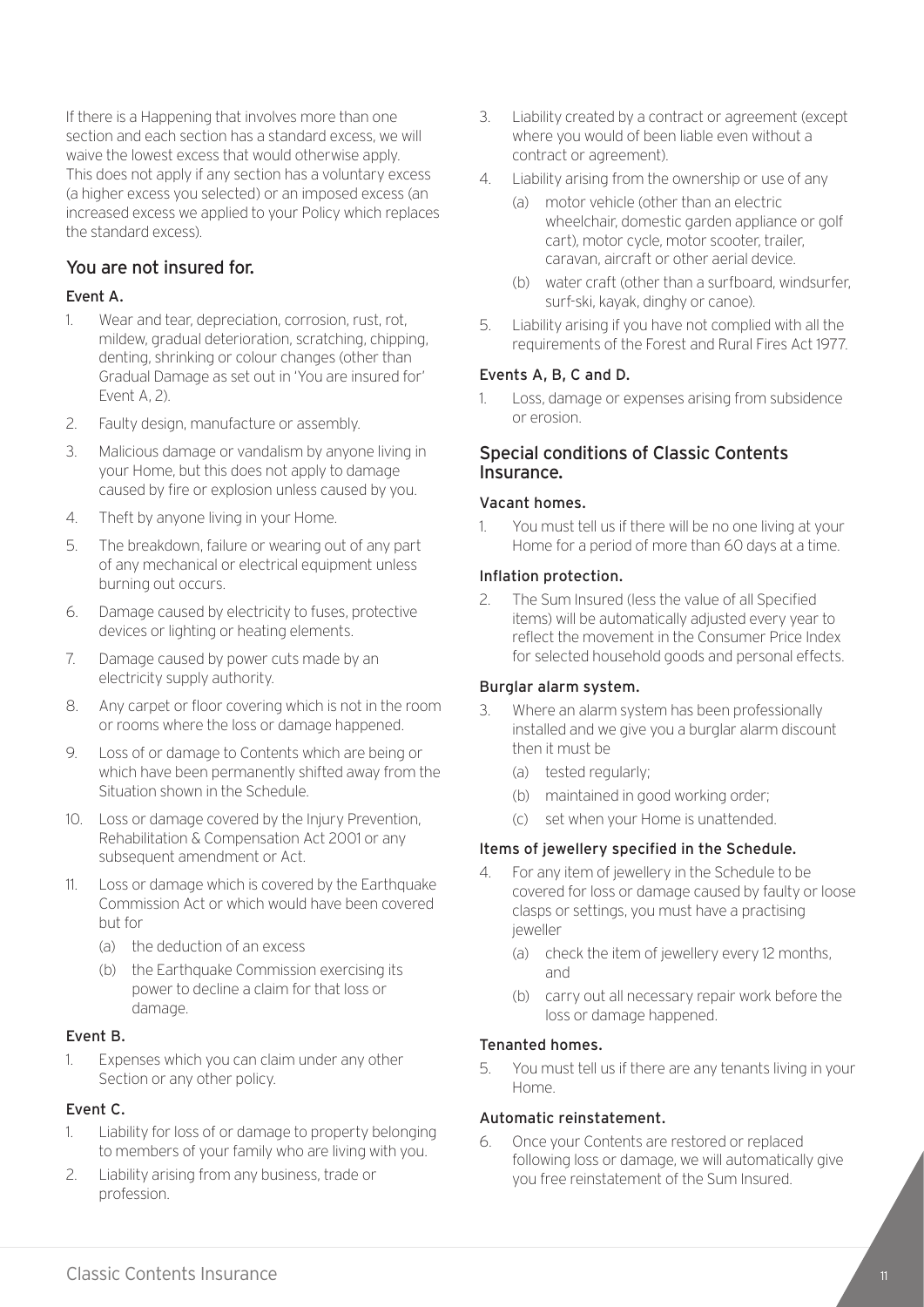### Basic Contents

#### Definitions.

- 1. Your Contents include:
	- (a) any of the following that you own or hire (as long as you're legally liable under the hire agreement):
		- (i) household goods and personal effects,
		- (ii) carpets and floor coverings that are not glued to the floor,
		- (iii) any surfboard, windsurfer, surf-ski, kayak, dinghy or canoe (including their parts and accessories in them or attached to them),
		- (iv) electric wheelchairs, mobility scooters, domestic garden appliances, golf carts, and children's motorbikes less than 50cc and used only off road (including their parts and accessories),
		- (v) portable swimming pools and portable spa pools,
		- (vi) parts or accessories of:
			- *•* any watercraft, and
			- *•* motor vehicles, motor cycles, motor scooters, trailers and caravans, and
			- *•* aircraft and other aerial devices,

that are not in them or attached to them, and

- (b) wedding or Christmas presents for other people being kept at your Home, and
- (c) contents owned by any of your children that are left with you while they live outside New Zealand.

Your Contents does not include:

- (a) items used at any time for earning income, except for cover detailed under 'The amounts we will pay', Event A 3(d) on page 13, or
- (b) livestock, domestic pets and other creatures, or
- (c) motor vehicles, motorcycles, motor scooters, trailers and caravans and their parts or accessories that are in them or attached to them, or
- (d) aircraft and other aerial devices and their parts or accessories that are in them or attached to them, or
- (e) carpets and floor coverings that are glued to the floor.
- 2. The Insured is the person (or persons) shown in the Schedule ('you/your'). This includes your husband

or wife or person with whom you are living in the nature of a marriage. This also includes any family member who permanently lives with you in your Home, or who is a student attending an educational institution and lives in a hostel run by or for that institution.

- 3. Your Home is the buildings and grounds at the Situation shown in the Schedule. Your Home does not include any land or earth or fill.
- 4. A Happening is any accident, loss, damage, Injury or legal liability.

#### You are insured for.

#### Event A.

Accidental and sudden loss of or damage to your Contents while they are at your Home or while they are temporarily anywhere else in New Zealand.

#### Event B.

Your reasonable additional living expenses, if it is necessary for you to live somewhere else because of accidental and sudden loss of or damage to your Home.

#### Event C.

Your legal liability:

- (a) for accidental loss of or damage to anyone else's property anywhere in New Zealand,
- (b) under Section 43 or 46 of the Forest and Rural Fires Act 1977.

#### The amounts we will pay.

#### Event A.

- 1. For:
	- (a) Desktop computers and laptops (including their parts and accessories) under 3 years of age, and
	- (b) The following items under 5 years of age:
		- (i) furniture,
		- (ii) furnishings,
		- (iii) home appliances,
		- (iv) stereos,
		- (v) TVs,

that are repaired or replaced, we will pay either:

(a) the repair cost, where the item is damaged and capable of being economically repaired, or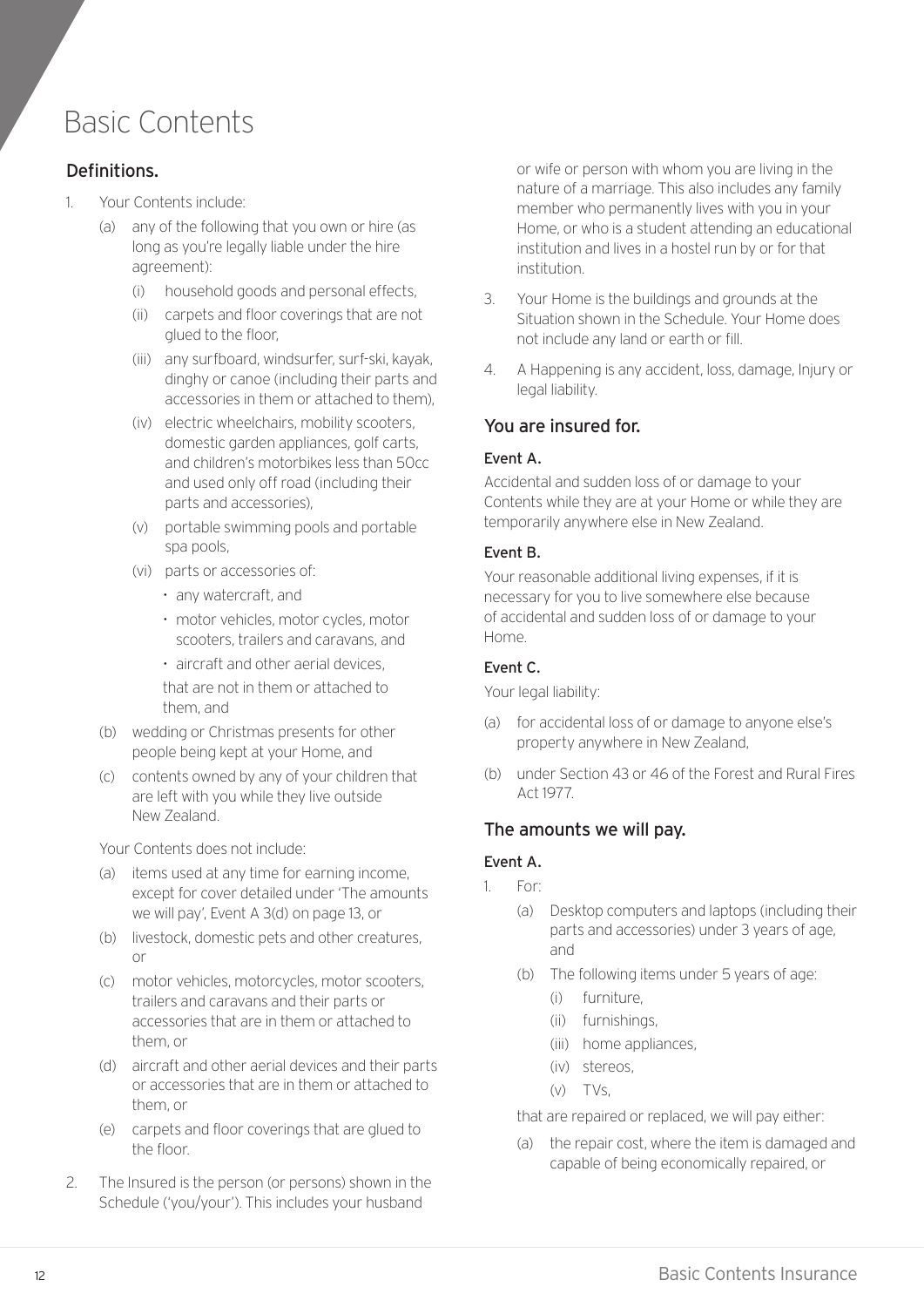- (b) to replace the item as nearly as possible equal to its condition when new, where the item is lost, destroyed or cannot be repaired.
- 2. For all other contents we will pay the amount of the loss or damage or the cost to repair the item as nearly as possible to the same condition it was in immediately before the loss or damage happened. This includes any portable digital audio player or handheld gaming console.
- 3. The maximum amount we will pay:
	- (a) when a Specified Sum Insured is shown in the Schedule is that Specified Sum Insured.
	- (b) when a Specified Sum Insured is not shown in the Schedule, is:
		- (i) \$1,000 for any bicycle, watch, camera (film, digital or video), camcorder or item of jewellery;
		- (ii) \$1,000 for any ornament, painting, picture or work of art;
		- (iii) \$1,000 for any collection;
		- (iv) \$1,000 for any surfboard, windsurfer, surfski, kayak, dinghy or canoe (including their parts and accessories);
		- (v) \$125 in total for bullion, unset precious stones, credit cards, money and stamps not being part of a collection and certificates or documents which can be redeemed for cash.
	- (c) is \$1,000 in total for any spare parts, accessories or associated equipment, which belong to but are not in or attached to any motor vehicle (other than a domestic garden appliance), motorcycle, trailer, caravan, watercraft, aircraft, or other aerial device.
	- (d) is \$1,000 in total for contents used in any business.
- 4. The maximum amount we will pay for all loss or damage caused by any one Happening is the current Sum Insured.

#### Event B.

We will pay the reasonable additional living expenses for the time that it would normally take to make your Home fit to be lived in again.

The maximum amount we will pay is \$5,000 for any one Happening.

#### Event C.

We will pay up to \$1,000,000 for any one Happening as well as all costs charged to you with our approval or awarded against you by a Court.

#### The amounts you will pay.

The amount of the Excess shown in the Schedule in respect of each Happening will be deducted from every claim.

If there is a Happening that involves more than one section and each section has a standard excess, we will waive the lowest excess that would otherwise apply. This does not apply if any section has a voluntary excess (a higher excess you selected) or an imposed excess (an increased excess we applied to your Policy which replaces the standard excess).

#### You are not insured for.

#### Event A

- 1. Wear and tear, depreciation, corrosion, rust, rot, mildew, gradual deterioration, scratching, chipping, denting, shrinking or colour changes.
- 2. Faulty design, manufacture or assembly.
- 3. Malicious damage or vandalism by anyone living in your Home. This does not apply to damage caused by fire or explosion unless caused by you.
- 4. Theft by anyone living in your Home.
- 5. The breakdown, failure or wearing out of any part of any mechanical or electrical equipment unless burning out occurs.
- 6. Damage caused by electricity to fuses, protective devices or lighting or heating elements.
- 7. Damage caused by power cuts made by an electricity supply authority.
- 8. Any carpet or floor covering that is not in the room or rooms where the loss or damage happened.
- 9. Loss of or damage to Contents that are being, or that have been, permanently shifted away from the Situation shown in the Schedule.
- 10. Loss or damage covered by the Injury Prevention, Rehabilitation & Compensation Act 2001 or any subsequent amendment or Act.
- 11. Loss or damage which is covered by the Earthquake Commission Act or which would have been covered but for:
	- (a) the deduction of an excess
	- (b) the Earthquake Commission exercising its power to decline a claim for that loss or damage.
- 12. Theft or disappearance of any Contents that you leave:
	- (a) unattended in a public place, or
	- (b) in an unlocked and unattended vehicle, or
	- (c) in an unlocked building or room.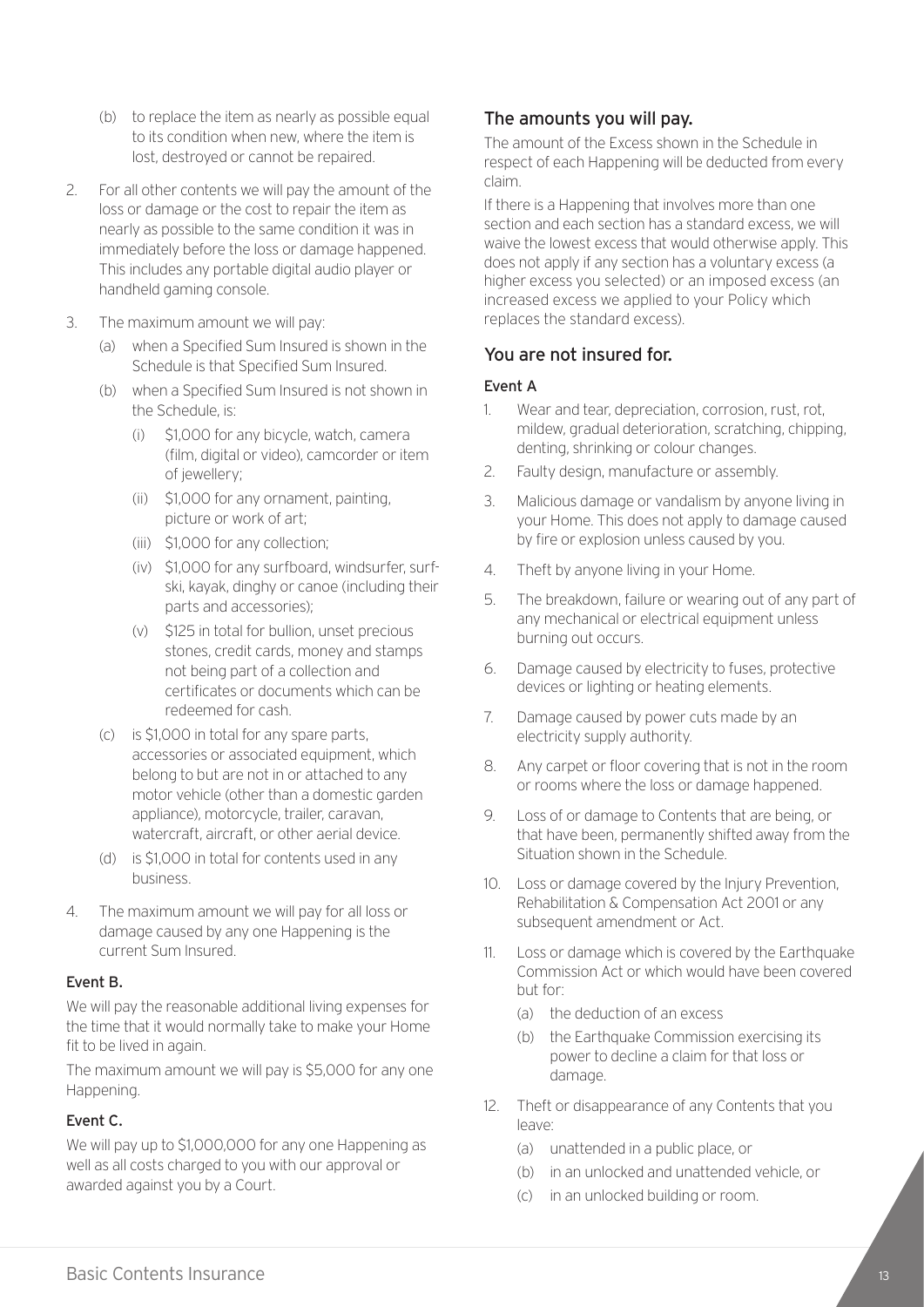#### Event B.

1. Expenses that you can claim for under any other Section or any other policy.

#### Event C.

- 1. Liability for loss of or damage to property belonging to members of your family who are living with you.
- 2. Liability arising from any business, trade or profession.
- 3. Liability created by a contract or agreement (except where you would have been liable even without a contract or agreement).
- 4. Liability arising from the ownership or use of any:
	- (a) motor vehicle (other than an electric wheelchair, domestic garden appliance or golf cart), motorcycle, motor scooter, trailer, caravan, aircraft or other aerial device.
	- (b) watercraft (other than a surfboard, windsurfer, surf-ski, kayak, dinghy or canoe).
- 5. Liability arising if you have not complied with all the requirements of the Forest and Rural Fires Act 1977.

#### Events A, B and C.

1. Loss, damage or expenses arising from subsidence or erosion.

#### Special conditions of Basic Contents Insurance.

#### Vacant homes.

1. You must tell us if there will be no one living at your Home for a period of more than 60 consecutive days.

#### Inflation protection.

2. The Sum Insured (less the value of all Specified items) will be automatically adjusted every year to reflect the movement in the Consumer Price Index for selected household goods and personal effects.

#### Burglar alarm system.

- 3. Where an alarm system has been professionally installed and we give you a burglar alarm discount then it must be:
	- (a) tested regularly, and
	- (b) maintained in good working order, and
	- (c) set when your Home is unattended.

#### Items of jewellery specified in the Schedule.

- 4. For any item of jewellery in the Schedule to be covered for loss or damage caused by faulty or loose clasps or settings, you must have a practising jeweller:
	- (a) check the item of jewellery every 12 months, and
	- (b) carry out all necessary repair work before the loss or damage happened.

#### Automatic reinstatement.

5. Once your Contents are restored or replaced following loss or damage, we will automatically give you free reinstatement of the Sum Insured.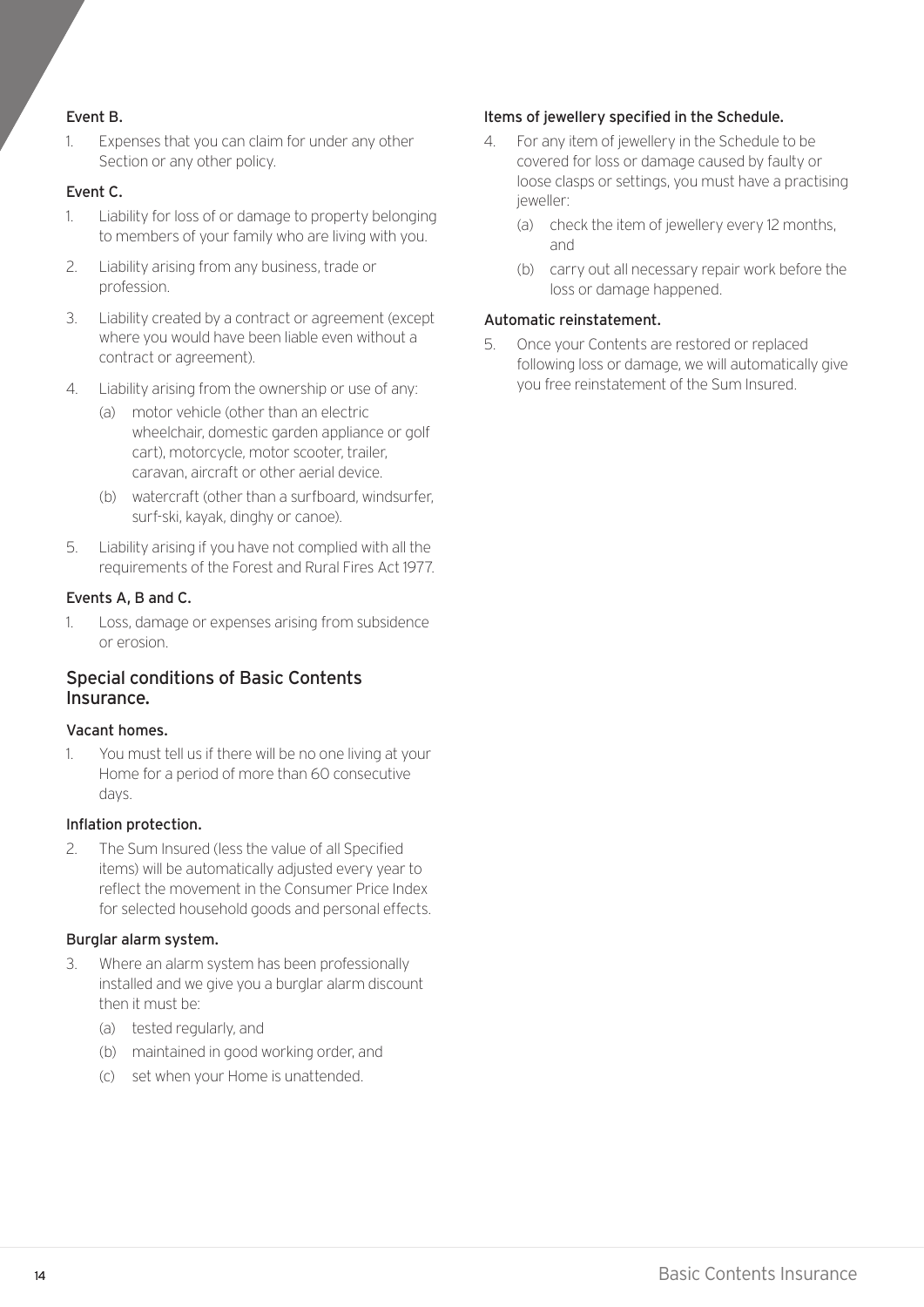### Section 03: Private Motor Vehicle Insurance

#### This insurance applies.

While the vehicle insured is being used

- (a) for private, social, domestic or pleasure purposes including community work;
- (b) in connection with any profession, business or occupation other than
	- (i) the occupation of Salesperson; Commercial Traveller; Insurance Agent, Inspector or Assessor; Land or Estate Agent; Manufacturer's Agent; Stock or Station Agent;
	- (ii) in connection with the motor trade.

#### This insurance will not apply.

While the vehicle insured is being used to

- (a) carry fare-paying passengers or for hire (other than for car pooling or car sharing);
- (b) carry goods or samples in connection with any trade or business (other than farming).

#### Definitions.

- 1. Your Vehicle is the vehicle described in the Schedule, including
	- (a) any standard tool supplied by the vehicles manufacturer or a similar substitute tool;
	- (b) any Accessory or spare part whilst in or on your Vehicle;
	- (c) any Accessory which has been temporarily removed from your Vehicle for security purposes, cleaning or servicing.
- 2. An Accessory is a part of your Vehicle designed for use in a vehicle but which is not directly related to the function of a vehicle including
	- (a) any radio, audio equipment or other in-vehicle entertainment and communication equipment forming an integral part of your Vehicle;
	- (b) any portable telephone which connects to a power source in your Vehicle;
	- (c) any car seat covers, floor mats or child car seats.
- 3. A Happening is any accident, loss, damage, Injury or legal liability.
- 4. An Injury is bodily injury caused solely and directly by violent, accidental, external and visible means.
- 5. Use shall include the driving, parking, garaging or storing of the vehicle.

6. Reparation is an amount ordered by a New Zealand Court to be paid to the victim of an offence under section 32 of the Sentencing Act 2002.

#### Event A – Loss or Damage to your vehicle.

This Event only applies when an amount is stated on the Schedule under 'Sum Insured'.

#### You are insured for.

- 1. Loss of or damage to your Vehicle.
- 2. Reasonable costs incurred to take care of your Vehicle and its Accessories if it is disabled following any Happening for which a claim is payable under Paragraph 1 of 'You are insured for' Event A.
- 3. Loss or damage to any trailer used for the purpose consistent with (a) and (b) of 'This insurance applies' (other than a boat trailer, caravan, camper trailer, horse float or the contents of any trailer) owned by you or in your care and which is not otherwise insured provided this Policy is not
	- (a) insuring a trailer
	- (b) limited to loss or damage by fire and/or theft.
- 4. General Average or Salvage charges you are legally required to pay as a result of your Vehicle being carried by ship between the North and South Islands of New Zealand.

#### The amounts we will pay.

- 1. If we consider your Vehicle is economic to repair, we may
	- (a) arrange to repair your Vehicle, or
	- (b) pay the cost of repairs as estimated by our assessor.
- 2. If we consider your Vehicle is uneconomic to repair or if your Vehicle is stolen and not recovered, we may
	- (a) replace your Vehicle with a new vehicle of the same model and specification, if available in New Zealand, following any Happening within 12 months of purchase new by you, or
	- (b) replace your Vehicle with an equivalent vehicle, if available in New Zealand, following any Happening when your Vehicle is over 12 months old or if you did not purchase the vehicle new, or
	- (c) pay the current Sum Insured if, at the time of the Happening, your Vehicle was in every respect in a good and well maintained condition, or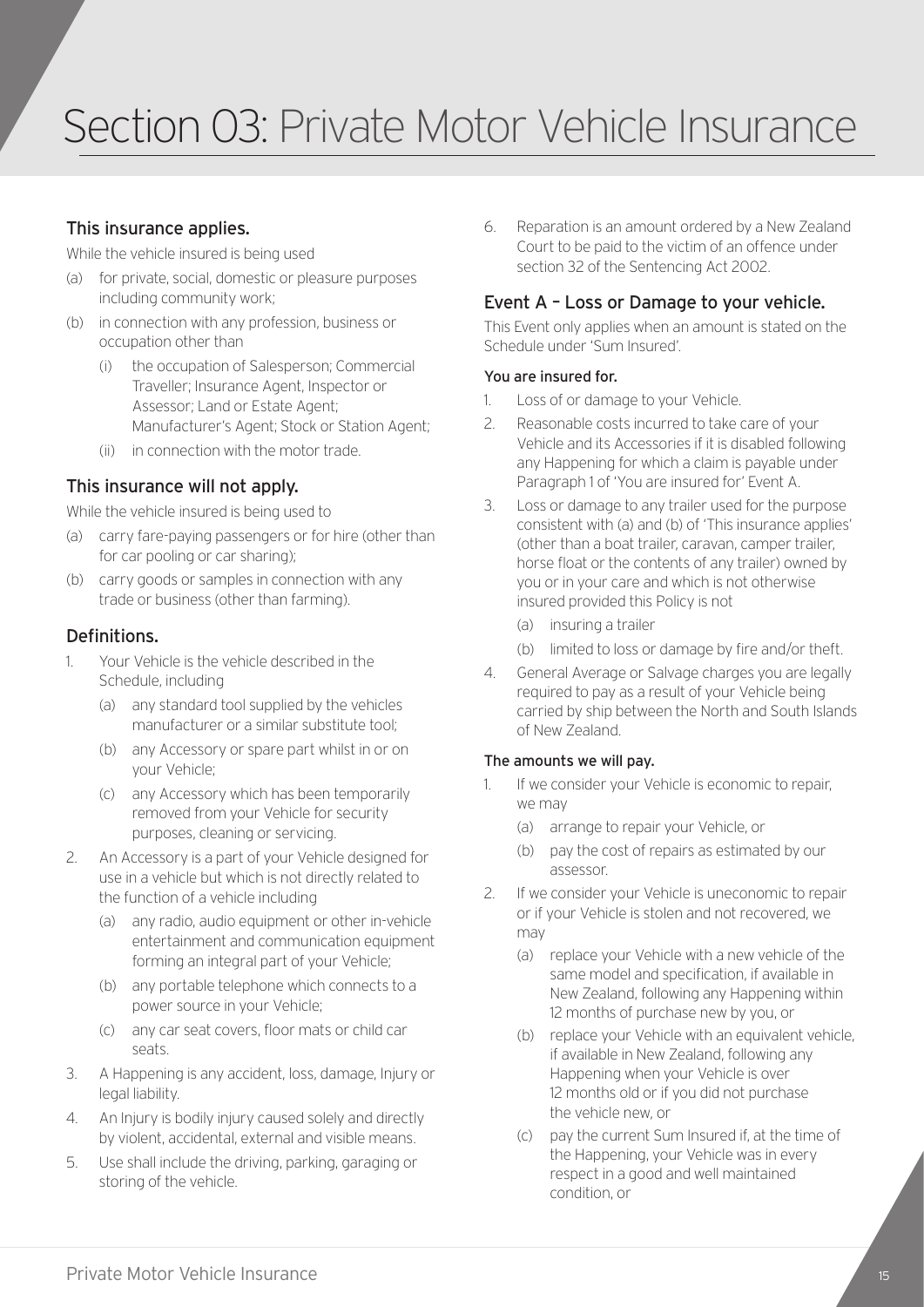- (d) pay the market value up to the current Sum Insured if, at the time of the Happening, your Vehicle was not in a good and well maintained condition.
- 3. We will pay the market value at the time of the Happening for any new parts, Accessories or tools that are unobtainable in New Zealand but not more than the last selling or list price in New Zealand.
- 4. If the Schedule names other interested parties we may
	- (a) get their agreement if replacing the Vehicle, or
	- (b) make any payment or part payment to them.
- 5. For loss of or damage to any trailer insured under Paragraph 3 of 'You are insured for' Event A, we will pay
	- (a) the cost of repairs, or
	- (b) the market value

whichever is the lesser, but the maximum amount payable shall not exceed \$1,000.

#### The amounts you will pay.

The amount of the Excess shown in the Schedule will be deducted from every claim under Event A.

If your Vehicle is damaged in an accident involving another party and you give us:

- (a) details of the name and address of the other party,
- (b) the registration number of the other vehicle or other identifying particulars of the other party,
- (c) assistance, if required, in any efforts we make to recover costs from the other party,

and we are satisfied that the other party caused the accident, you will not have to pay the Excess and your No Claim Discount will not be adjusted.

#### You are not insured for.

- 1. Loss of use, depreciation, wear and tear.
- 2. Mechanical or electrical breakdowns, failures or breakages or damage to any engine or transmission system resulting from those breakdowns, failures or breakages.
- 3. Damage to tyres caused by braking or by punctures, cuts or bursts.
- 4. For any claim in respect of a trailer insured under Paragraph 3 of 'You are insured for' under Event A, the Excess is \$100.
- 5. The contents of any trailer.

#### Protection against uninsured drivers under Event A.

When your Vehicle is damaged in an accident caused by an identified, uninsured driver of another vehicle and a claim is payable under this Event, we will not adjust your No Claim Discount provided full liability is admitted by or established against that driver.

#### Caravan under Event A.

Where a caravan is specified in the Schedule the insurance under Event A will include loss of or damage to the fixtures, fittings, furnishings, furniture and utensils normally permanently contained in or attached to that caravan.

#### Provided:

- 1. Such property is not otherwise insured.
- 2. We shall not be liable for
	- (a) loss of or damage to clocks, pictures, works of art, china, glass, earthenware or other fragile articles;
	- (b) the scratching, chipping, abrasing or denting of furniture unless caused by fire or theft or attempted theft or by the overturning of the caravan or by the impact of the caravan with any other object.

#### Special benefits under Event A - These do not apply to Third Party Fire & Theft policies.

1. Windscreens or Windows

Your entitlement to a No Claim Discount will not be affected by nor will the Excess be applied to, a claim which relates solely to damage to any windscreen or window of your Vehicle.

2. Accommodation Costs

If a claim is payable under Event A of this Section for loss of or damage to your Vehicle occurring more than 100 kilometres from your normal place of residence and your Vehicle cannot be driven, we will pay up to \$500 for reasonable additional costs incurred for accommodation for you and members of your family travelling together.

3. Road Clearing Costs

In the event of loss of or damage to your

- (a) Vehicle, or
- (b) trailer covered under Paragraph 3 of 'You are insured for',

for which a claim is payable under Event A of this Section we will pay up to \$1,000 for reasonable costs incurred for removing debris from any road or parking area, including any property carried by your Vehicle or trailer.

- 4. Keys and Locks
	- (a) If any key giving access to your Vehicle is lost, stolen or believed on reasonable grounds to have been duplicated without your permission, we will pay reasonable costs incurred to replace those keys and to alter the locks they were for.
	- (b) The Excess shown in the Schedule will not apply and your No Claim Discount entitlement will not be affected.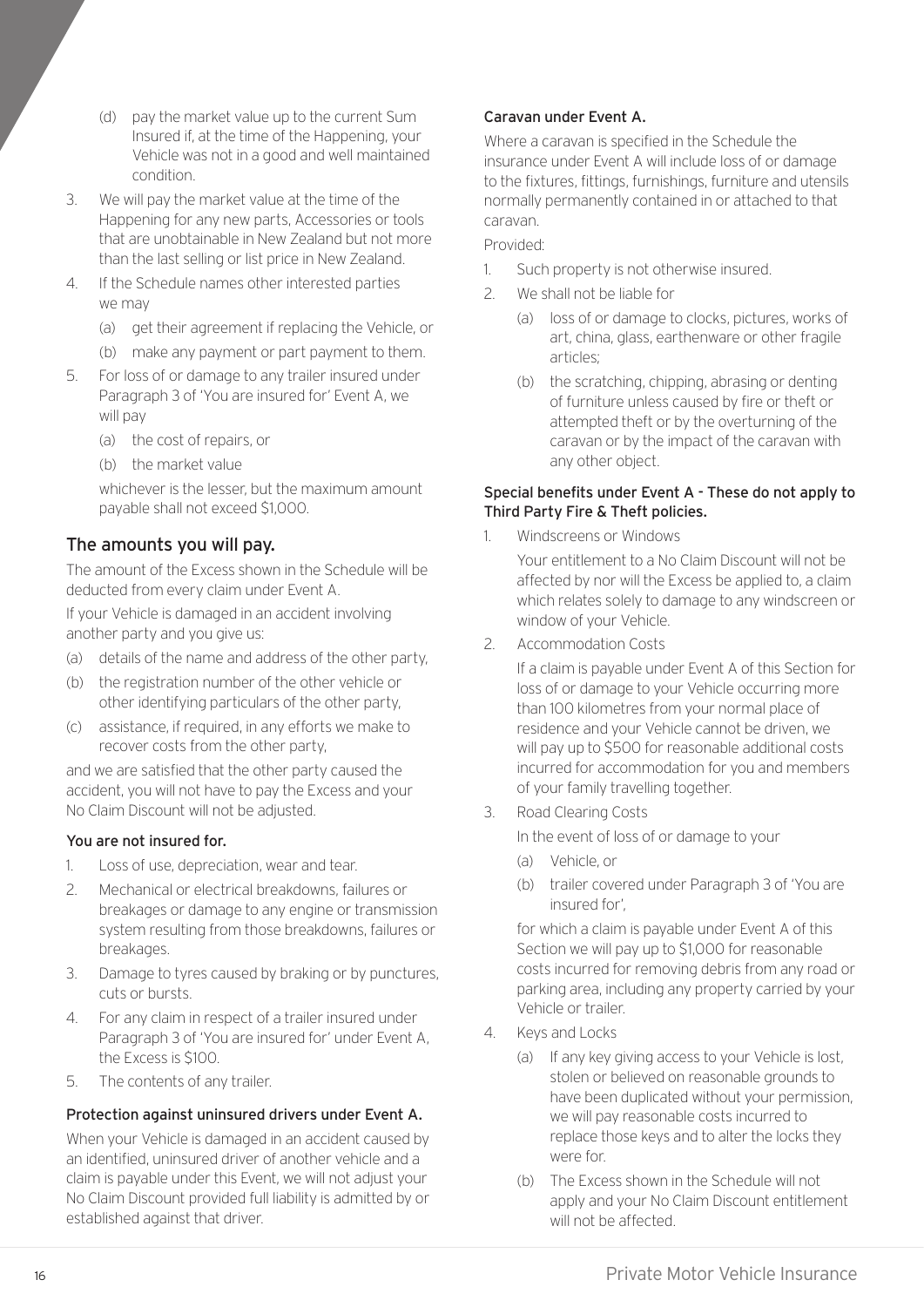(c) The maximum amount we will pay for any one Happening or during any Period of Insurance is \$500.

#### Event B – Liability.

#### You are insured for.

- 1. Legal liability for
	- (a) accidental loss of or damage to anyone else's property, or
	- (b) accidental Injury to any person

arising in connection with the driving or use of

- (i) your Vehicle;
- (ii) any trailer or caravan attached to your Vehicle;
- (iii) a motorcar that you do not own and are not purchasing provided you have the owner's permission to drive it and the liability is not insured under any other policy.
- 2. The legal liability of
	- (a) any other person
	- (b) your employer or fellow employee for
		- (i) accidental loss of or damage to anyone else's property, or
		- (ii) accidental Injury to any person

arising in connection with the driving or use of your Vehicle or any trailer or caravan attached to your Vehicle provided

- *•* such use has your permission
- *•* such person or employer shall meet all the terms, limitations, conditions and exceptions under the Policy that you have to observe, fulfil and comply with.
- *•* the liability is not insured under any other policy.
- 3. The legal liability to pay

Reparation to a victim who has suffered accidental loss of property or accidental bodily injury as a result of your commission of an offence in connection with your Use of the Vehicle, or any other private vehicle, provided that you had the owner's permission to Use the vehicle.

#### Provided that:

- a) you must tell us immediately if you or any other person entitled to cover under this benefit is charged with any offence in connection with the Use of the Vehicle, or any other private vehicle, which resulted in loss of property or bodily injury to another person; and
- b) we must give our written approval before any offer of Reparation is made.

Cover under this benefit is also available for any person Using your Vehicle provided that they had your permission to Use the Vehicle and they are not otherwise insured for their liability to pay the Reparation.

There is no cover under this benefit for any amounts that are covered under the Accident Compensation Act 2001 (Act), or would be covered but for:

- a) a failure by the victim to correctly notify a claim to the Accident Compensation Corporation within the time required under the Act.
- b) the victim's decision, for whatever reason, not to claim any amount he or she would be entitled to claim under the Act,
- c) a decision by the Accident Compensation Corporation to decline a claim or limit its liability in whole or in part and for any reason whatsoever.

Nothing in this benefit should be taken as providing cover for any defence costs, court costs, levies or costs awarded for any offence, other than under Event F – 'Defence costs for a charge of manslaughter'.

#### The amounts we will pay.

- 1. For liability for accidental loss of or damage to property we will pay up to \$20,000,000 for any one Happening including costs and expenses incurred with our approval or awarded against you by a Court.
- 2. For liability for Injury to any person we will pay up to \$1,000,000 for any one Happening including costs and expenses incurred with our approval or awarded against you by a Court.
- 3. We may pay the full amount under this Event for any claim or series of claims arising from any one Happening and give up any claim defence or proceedings.

#### You are not insured for.

- 1. Any Happening where your Vehicle, trailer, caravan or motorcar is being driven or used for a purpose not insured under this Section.
- 2. Liability for loss of or damage to property owned by you or anyone we insure under this Policy who claims under this Event.
- 3. Liability for loss of or damage to property in your care or in the care of anyone we insure under this Event other than for
	- (a) a disabled motor vehicle being towed without charge by any vehicle insured;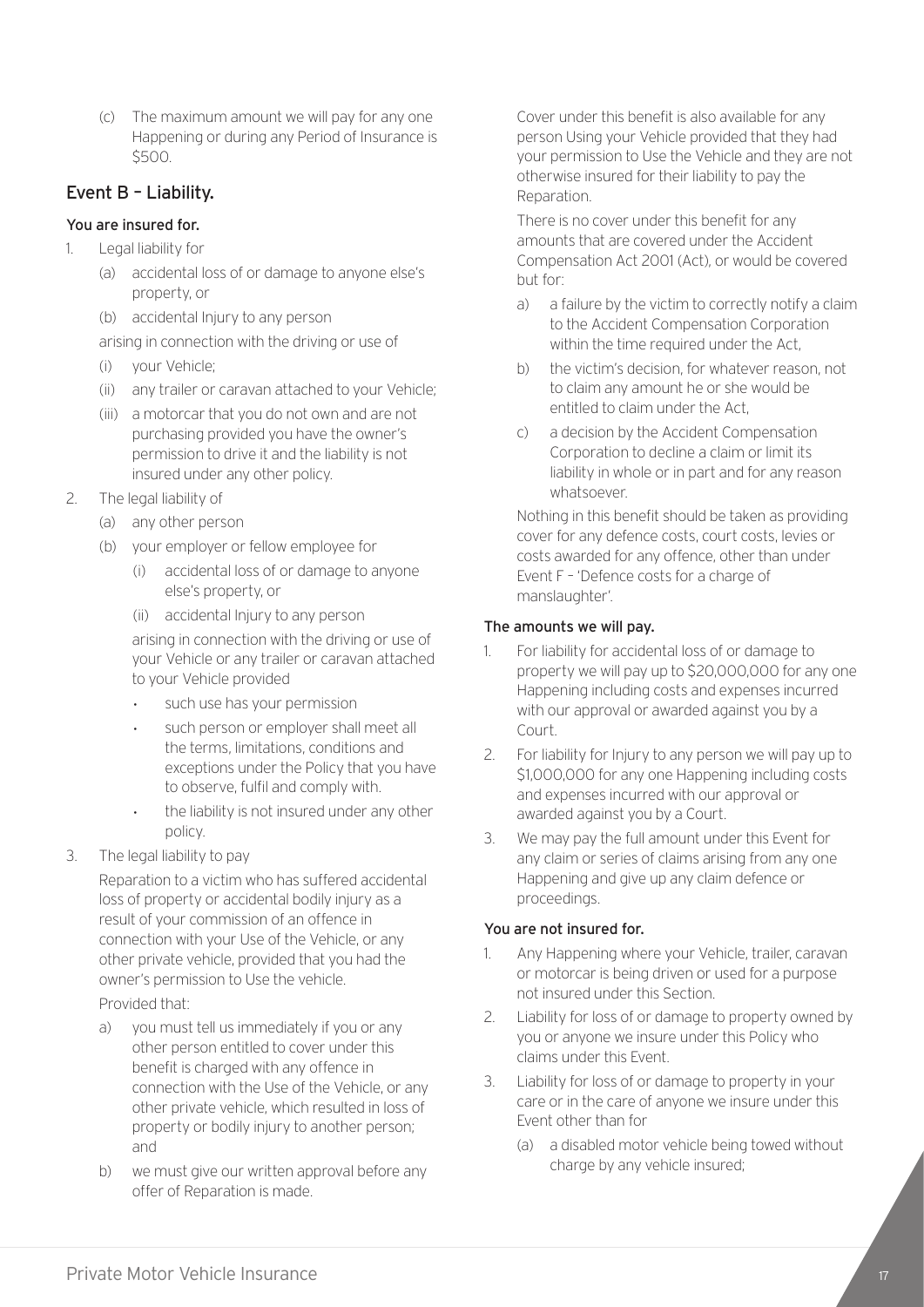- (b) clothing, personal effects and personal luggage being carried by any vehicle insured that belongs to a passenger in the vehicle.
- 4. Liability for loss of or damage to any property being carried by or loaded into or loaded from any vehicle insured (other than property as set out in Paragraph 3 above).
- 5. Liability arising while in transit between the North and South Islands of New Zealand if the person in charge of any vehicle insured did not comply with all the requirements of the carrier.
- 6. Liability for injury to
	- (a) you or any person who lives with you or any member of your family or any person you have a business relationship with;
	- (b) any person or persons we insure who claim(s) under this Event or anyone who lives with them or any member of their family or any person they have a business relationship with.
- 7. Liability for injury covered by the Injury Prevention, Rehabilitation & Compensation Act 2001 or any subsequent amendment or Act.
- 8. Any fine, penalty, punitive or exemplary damages.
- 9. Any legal defence costs or court costs arising from the prosecution of any offence under any Act of Parliament including any Regulations, Rules or By-Laws made under any Act of Parliament.
- 10. Any consequent damage, loss, liability or consequent costs incurred by you or any other person after we have paid the full amount of our liability under Paragraph 3 of 'The amounts we will pay'.

#### Event C – Accidental Death or Permanent Disablement.

This Event only applies when an amount is stated on the Schedule under 'Sum Insured'.

#### You are insured for.

An Injury to

- (a) you;
- (b) your husband or wife or person with whom you are living in the nature of a marriage while driving your Vehicle or any other motorcar with the owner's permission that results in
	- (i) Death of such person(s) within 3 calendar months from the date of the Injury;
	- (ii) Permanent disablement of such person(s) within 3 calendar months from the date of the Injury.

#### The amounts we will pay.

1. We will pay the amount below for death or permanent disablement

| (a) | Death                                                                                               | S10.000  |
|-----|-----------------------------------------------------------------------------------------------------|----------|
| (b) | Permanent total loss of sight<br>of both eyes                                                       | \$10,000 |
| (C) | Total loss of both hands or<br>both feet or of one hand together<br>with one foot                   | \$10,000 |
| (d) | Total loss of one hand or one<br>foot together with the permanent<br>total loss of sight of one eye | \$10,000 |
| (e) | Permanent total loss of sight                                                                       |          |
|     | of one eve                                                                                          |          |
|     |                                                                                                     |          |

- $(f)$  Total loss of one hand or one foot  $\sim$  \$5,000
- 2. We will pay
	- (a) only for one of Paragraphs 1 (a) to (f) above for any Injury to an injured person arising from one Happening.
	- (b) the legal personal representative of such person following death.
- 3. If more than one person is entitled to payment under this Event, payment will be made proportionately according to the number of persons.
- 4. The maximum amount we will pay for all claims during any one Period of Insurance is the amount shown for death.

#### You are not insured for.

- 1. Death or disablement of any person resulting from suicide or attempted suicide.
- 2. Death or disablement of any person unless directly and solely caused by an injury or arising from medical or surgical treatment consequent upon such injury.
- 3. Any Happening where your Vehicle, trailer, caravan or motorcar is being driven or used for a purpose not insured under this Policy.

#### Event D – Medical Expenses.

This Event only applies when an amount is stated on the Schedule under 'Sum Insured'.

#### You are insured for.

An Injury to

- (a) you;
- (b) your husband or wife or person with whom you are living in the nature of a marriage

while driving your Vehicle or any other motorcar with the owner's permission that results in expenses incurred for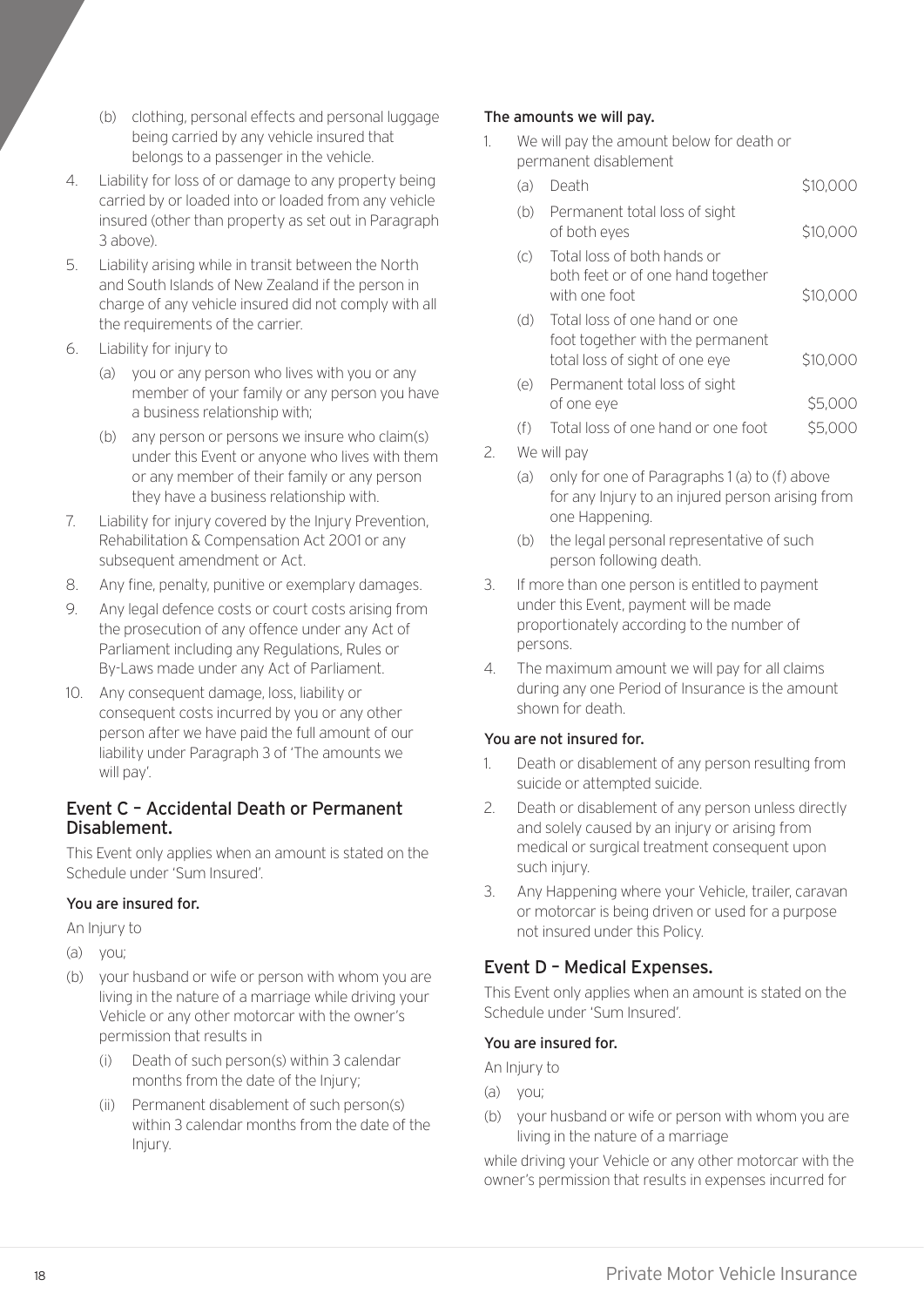medical, surgical, manipulative massage, therapeutic, x-ray or nursing treatment.

#### The amounts we will pay.

The maximum amount we will pay for all claims during any one Period of Insurance is \$500.

#### You are not insured for.

- 1. Expenses that can be claimed from any other source.
- 2. Any accident, loss or damage where your Vehicle, trailer, caravan or motorcar is being driven or used for a purpose not insured under this Section.
- 3. Expenses resulting from your suicide or attempted suicide.

#### Event E – Transport Costs.

This Event only applies when an amount is stated on the Schedule under 'Sum Insured'.

#### You are insured for.

- 1. Reasonable costs incurred following a Happening for which a claim is payable under Event A for
	- (a) transport by rail or bus from the place where the Happening occurred to your home in New Zealand or to your next immediate destination in New Zealand for
		- (i) you;
		- (ii) your husband or wife or person with whom you are living in the nature of a marriage;
		- (iii) members of your family who are living with you

if such persons are prevented from returning in your Vehicle to their home as a result of the accident, loss or damage.

- (b) returning your Vehicle to your home in New Zealand or to another place you and we both agree upon after your Vehicle has been repaired.
- 2. Reasonable costs incurred for the return of your Vehicle to the place from where it was stolen or to another place you and we both agree upon when it is recovered following theft or conversion.

#### The amounts we will pay.

We will pay the actual reasonable costs incurred.

#### You are not insured for.

Expenses covered by the Injury Prevention, Rehabilitation & Compensation Act 2001 or any subsequent amendment or Act.

#### Event F - Defence costs for a charge of manslaughter.

#### You are insured for.

Your legal costs incurred for defending a charge of

- (a) manslaughter, or
- (b) dangerous or careless driving causing death arising in New Zealand from
	- (i) you driving your Vehicle.
	- (ii) your husband or wife or person with whom you are living in the nature of a marriage driving your Vehicle.
	- (iii) any member of your family who lives with you driving your Vehicle with your permission.
	- (iv) you, your husband or wife or person with whom you are living in the nature of a marriage driving any other motorcar that you or they do not own and are not purchasing provided the driver has the owner's permission to drive it.

Event B – Liability 'You are not insured for' - Clause 9 does not apply to this benefit.

#### The amounts we will pay.

We will pay up to \$1,000 for all claims for legal costs incurred during any one Period of Insurance.

#### You are not insured for.

- 1. Any costs arising from a deliberate or wilful act.
- 2. Any accident, loss or damage where your Vehicle, trailer, caravan or motorcar is being driven or used for a purpose not insured under this Section.

#### Event G – Protection against uninsured drivers.

This Event only applies when 'Third Party Only' or 'Third Party Fire and Theft' insurance is shown in the Schedule.

#### You are insured for

- 1. Loss of or damage to your Vehicle
- 2. Reasonable costs incurred to take care of your Vehicle and its Accessories if it is disabled

when your Vehicle is damaged in an accident caused by an identified, uninsured driver of another vehicle and full liability is admitted by or established against that driver.

#### The amounts we will pay.

- 1. If we consider your Vehicle is economic to repair, we may
	- (a) arrange to repair your Vehicle, or
	- (b) pay the cost of repairs as estimated by our assessor.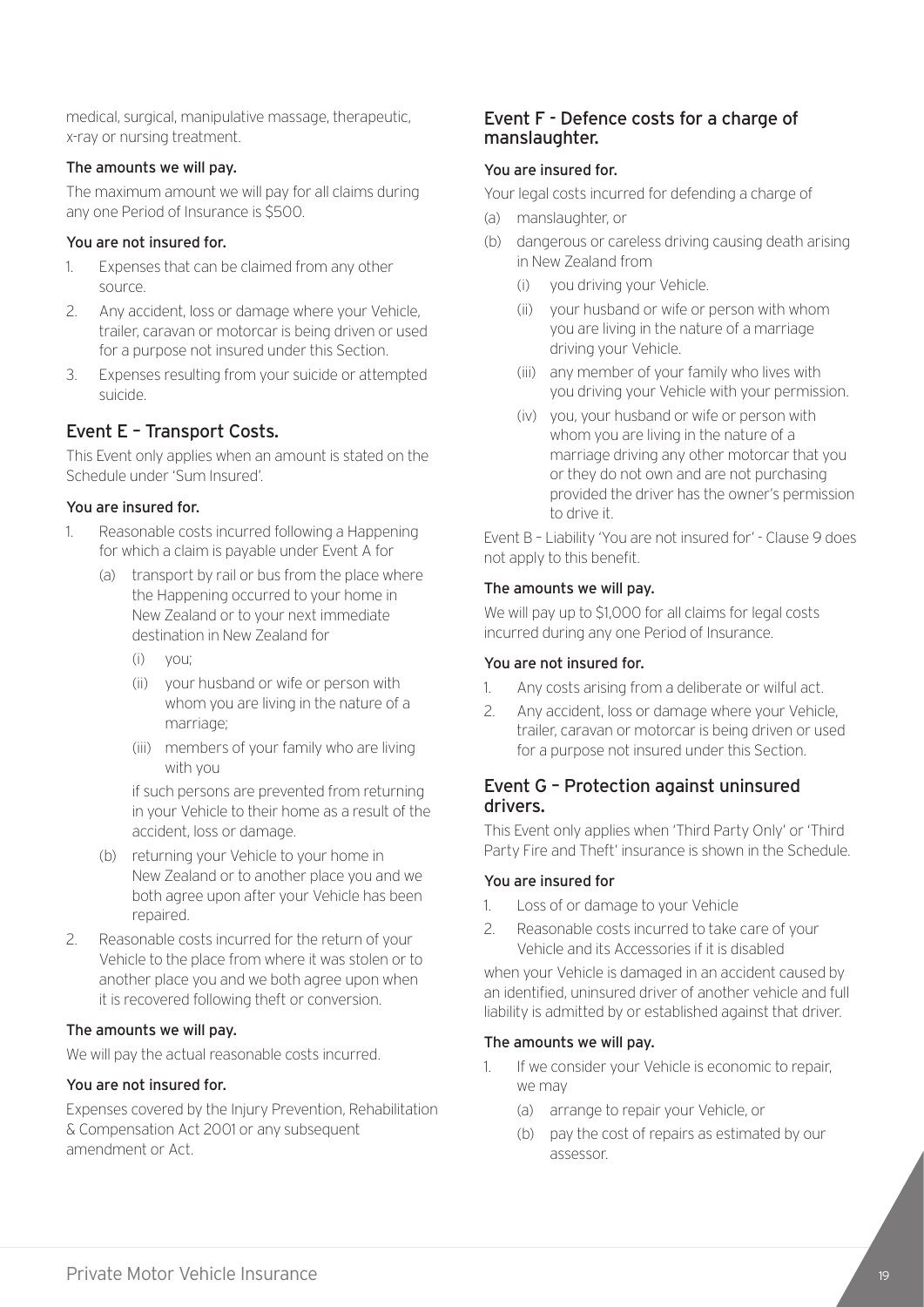- 2. If we consider your Vehicle is uneconomical to repair, we may replace your Vehicle with an equivalent vehicle, if available in New Zealand, or pay the market value.
- 3. The maximum amount that we will pay under this Event is \$3,000.

#### You are not insured for.

- 1. Loss of use, depreciation, wear and tear.
- 2. Mechanical or electrical breakdowns, failures or breakages or damage to any engine or transmission system resulting from those breakdowns, failures or breakages.
- 3. Damage to tyres caused by braking or by punctures, cuts or bursts.

When a claim is payable under this Event, we will not adjust the No Claim Discount entitlement for the next renewal of this insurance.

#### Special benefit applicable under Section 03.

1. Change of Vehicle

When cover already exists under Section 03 – Private Motor Vehicle Insurance and you purchase another vehicle that vehicle will be automatically included in the Schedule from the date of purchase provided always that

- (a) you notify us within 30 days of the date of purchase;
- (b) the purchased vehicle will be subject to all the terms exceptions and conditions of this Policy;
- (c) the Sum Insured shown in the Schedule will be the purchase price of that vehicle;
- (d) you pay any additional premium that may be required.

#### You are not insured for under Section 03.

- 1. Any accident, loss, damage, injury or liability arising while any vehicle insured is being driven or used by you or by any authorised person who
	- (a) does not hold a licence required by law to drive the vehicle.
	- (b) does not comply with any limitation, term or condition of their driver's licence.

#### Paragraph 1 will not apply

- (i) if that person does not hold a licence but obtains a licence without a further driving test, or
- (ii) if your Vehicle is being used for the purpose of teaching a learner to drive if all requirements of the law are being complied with, or
- (iii) while the vehicle is parked, garaged or stored.
- 2. Any accident, loss, damage, injury or liability arising while any vehicle insured is being driven or used by any person who
- (a) at the time of the Happening has a proportion of alcohol in their breath or blood which exceeds the legal limit.
- (b) in connection with the Happening is convicted of failing or refusing to undergo a breath or blood test.
- (c) at the time of the Happening is under the influence of alcohol to such an extent as to be incapable of having proper control of the vehicle. This sub-section shall not apply if the person has a breath or blood test for alcohol.
- (d) at the time of the Happening is under the influence of a drug or substance to such an extent as to be incapable of having proper control of the vehicle.
- (e) fails or refuses to stop, or remain at the scene, following an accident (as required by law).

#### Paragraph 2 will not apply

- (i) where the claim arises from theft or conversion of your Vehicle, or
- (ii) while the vehicle is parked, garaged or stored.
- 3. Any Happening arising from any intentional or reckless act or omission.
- 4. Any Happening arising while any vehicle insured is being driven or used by any person in an unsafe or unroadworthy condition where that condition causes or contributes to the Happening and you or the driver could reasonably be expected to have been aware of that condition. (Unsafe or unroadworthy condition includes any condition that may result in damage to the vehicle or any part of it).
- 5. Any Happening arising while any vehicle insured is being used in or tested in preparation for any race, rally, pace-making, reliability trial or speed test.
- 6. Any Happening if
	- (a) your Vehicle or its engine has been modified since manufacture unless details of all the modifications have been given to us.
	- (b) the sound system installed in your Vehicle when new has been replaced with a sound system valued at more than \$1,000 unless details have been given to us.

Paragraph 5(b) will only apply where the claim arises from theft or conversion of your Vehicle.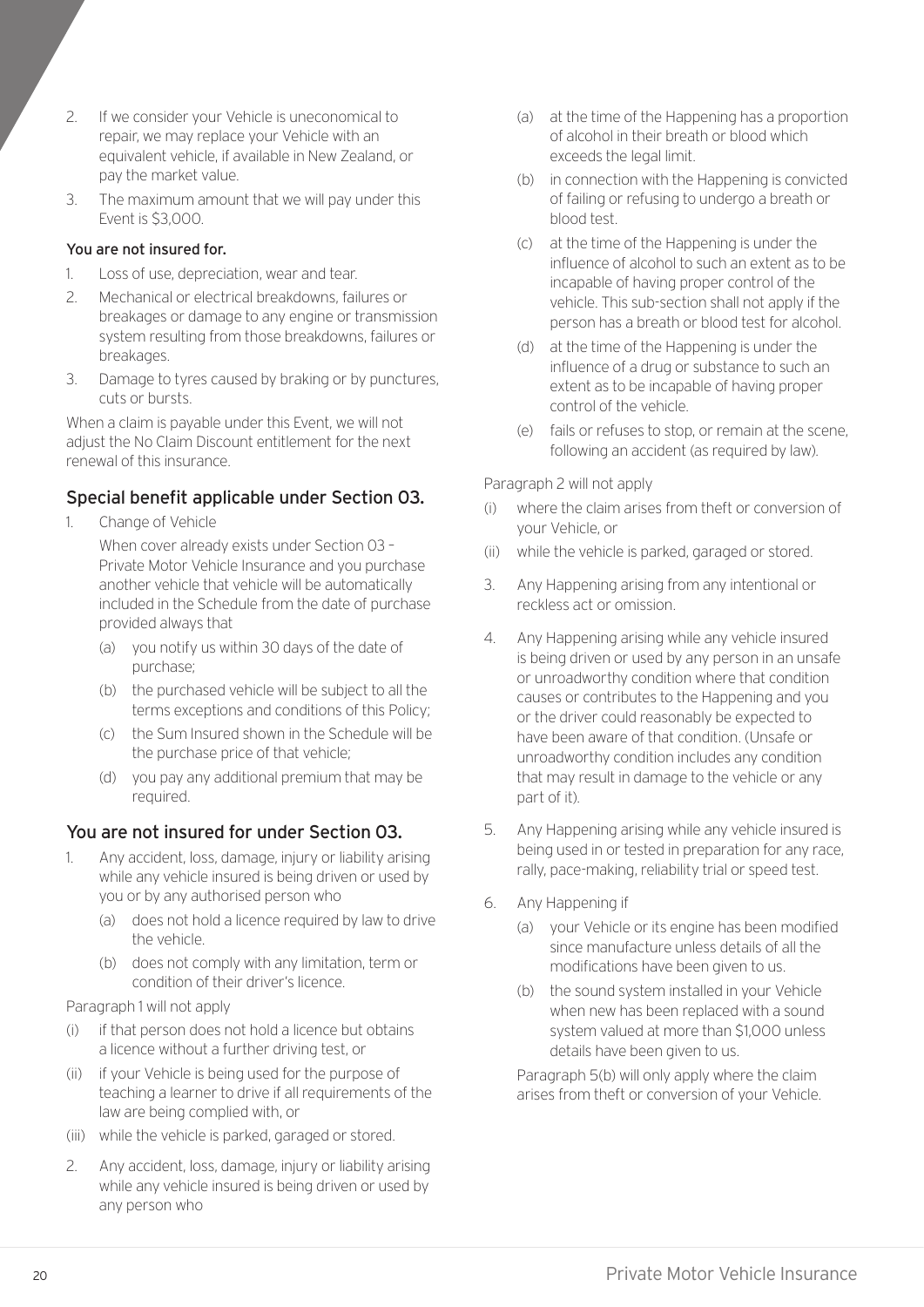#### Conditions of Private Motor Vehicle Insurance.

#### Care of the Vehicle.

- 1. (a) Reasonable care must be taken to protect your Vehicle and to prevent loss or damage.
	- (b) Your Vehicle must be maintained in efficient condition.
	- (c) We will have free access to examine your Vehicle at all times.

#### Claims.

- 2. If anything happens which may give rise to a claim under this Section you must allow our assessor to examine your Vehicle and give or obtain an estimate of the necessary repairs.
- 3. If your Vehicle is a total loss and we have paid your claim
	- (a) this Policy is automatically cancelled;
	- (b) we will not give any refund of premium;
	- (c) your Vehicle will become our property.
- 4. If anything happens which may give rise to a claim under this Section you must tell us immediately if you or anyone else entitled to cover under this Section is charged with any offence in connection with the Use of your Vehicle, or any other private vehicle, which resulted in loss of property or bodily injury to another person.
- 5. Unless we have agreed, you or anyone else entitled to cover under this Section must not negotiate, offer to pay or pay any Reparation, including but not limited to, offers made as part of any case management conference or sentencing hearing.

#### Security System Discount.

- 6. Where an alarm or an immobiliser system has been professionally installed and we give you a security system discount then it must be
	- (a) maintained in good working order;
	- (b) set when your Vehicle is unattended.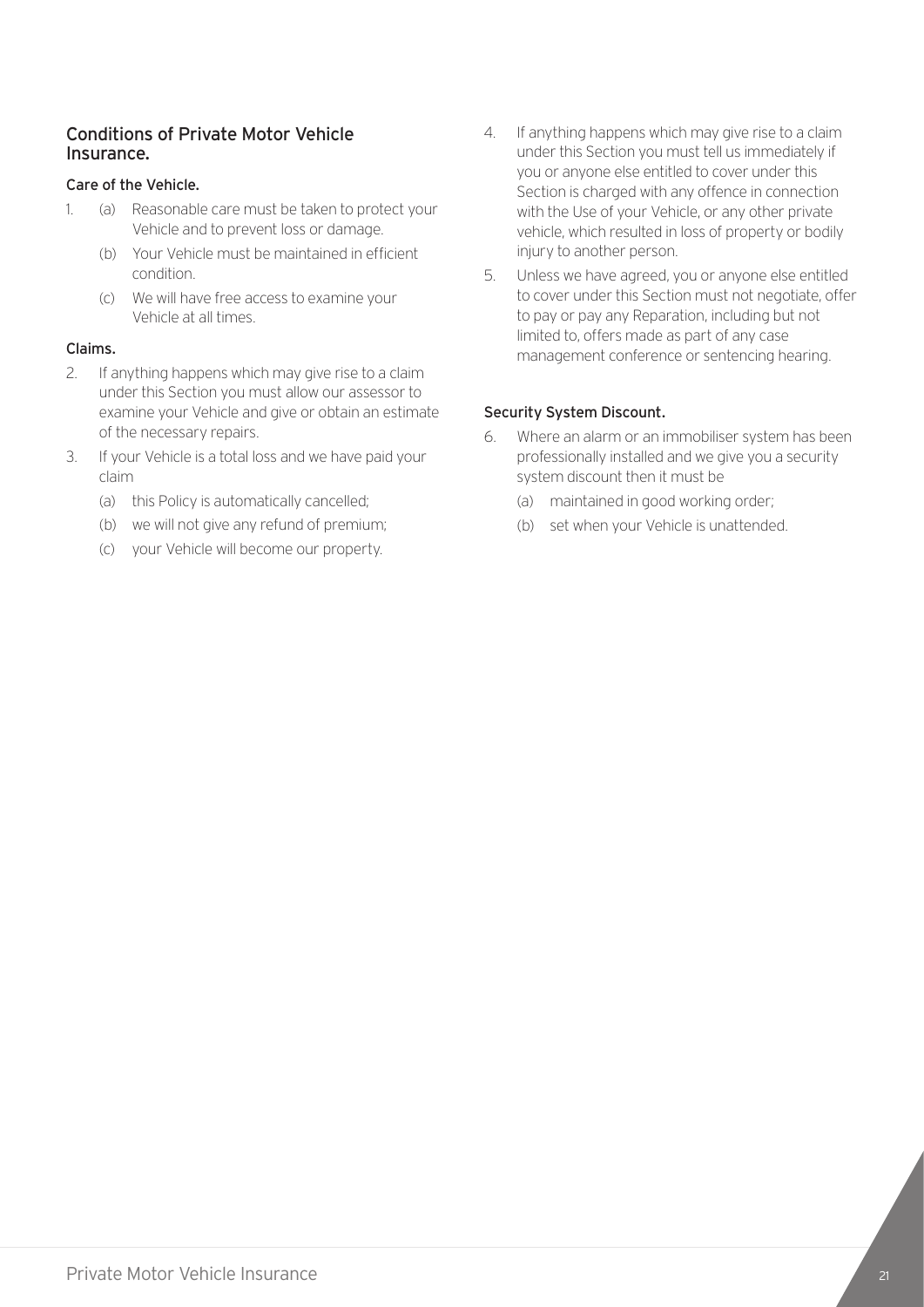### Section 04: Pleasure Craft Insurance

#### Definitions.

- 1. Your Vessel is the vessel shown in the Schedule, including its auxiliary dinghy, trailer or any other equipment or accessories which are either attached to or permanently kept on board your vessel. This also includes your fishing, diving or water skiing gear or equipment, or any other personal effects provided that they are not otherwise insured.
- 2. New Zealand includes the area of sea not more than 50 nautical miles from the coastline of New Zealand.
- 3. You/Your shall also include any other person on board your Vessel with your permission.
- 4. A Happening is any accident, loss, damage, Injury or legal liability.
- 5. Reparation is an amount ordered by a New Zealand Court to be paid to the victim of an offence under section 32 of the Sentencing Act 2002, but subject to any limit of liability under the Maritime Transport Act 1994.

#### You are insured for.

#### Event A.

Accidental and sudden loss of or damage to your Vessel anywhere in New Zealand.

#### Event B.

- 1. Reasonable costs incurred by you in trying to prevent or reduce loss or damage which is insured by Event A.
- 2. The cost of having to replenish, refill or replace safety flares or fire extinguishers used in trying to prevent or reduce loss or damage which is insured by Event A.
- 3. The cost of having to remove your Vessel from anywhere in New Zealand or to tow your Vessel to the nearest place of repair due to
	- a) loss or damage to your Vessel which is insured by Event A, or
	- b) the mechanical or electrical breakdown of your Vessel.

#### Event C.

- 1. Your legal liability as the owner or as the person in charge of your Vessel in respect of
	- (a) accidental loss of or damage to anyone else's property;
	- (b) accidental bodily injury to any person (bodily injury shall be deemed to include death, sickness, disease, disability, shock, fright,

mental anguish or mental injury); occurring anywhere in New Zealand.

- 2. All legal costs and expenses
	- (a) recovered by any claimant against you;
	- (b) incurred with our written consent;
	- (c) incurred for representation at a coroner's inquest or fatal accident enquiry;

in connection with any claims which may be payable under this Event.

This Event also insures any person engaged in water skiing or similar sport while being towed by your Vessel.

3. Your legal liability to pay Reparation to a victim who has suffered accidental loss of property or accidental bodily injury as a result of your commission of an offence in connection with your use of the Vessel, or any other private watercraft used for pleasure purposes, provided that you had the owner's permission to use the watercraft.

Provided that:

- (a) you must tell us immediately if you or any other person entitled to cover under this benefit is charged with any offence in connection with the use of your Vessel, or any other private watercraft used for pleasure purposes, which resulted in loss of property or bodily injury to another person; and
- (b) we must give our written approval before any offer of Reparation is made.

Cover under this benefit is also available for any person using your Vessel provided that they had your permission to use the Vessel and they are not otherwise insured for their liability to pay the Reparation.

There is no cover under this benefit for any amounts that are covered under the Accident Compensation Act 2001 (Act), or would be covered but for:

- (a) a failure by the victim to correctly notify a claim to the Accident Compensation Corporation within the time required under the Act,
- (b) the victim's decision, for whatever reason, not to claim any amount he or she would be entitled to claim under the Act,
- (c) a decision by the Accident Compensation Corporation to decline a claim or limit its liability in whole or in part and for any reason whatsoever.

Nothing in this benefit should be taken as providing cover for any defence costs, court costs, levies or costs awarded for any offence.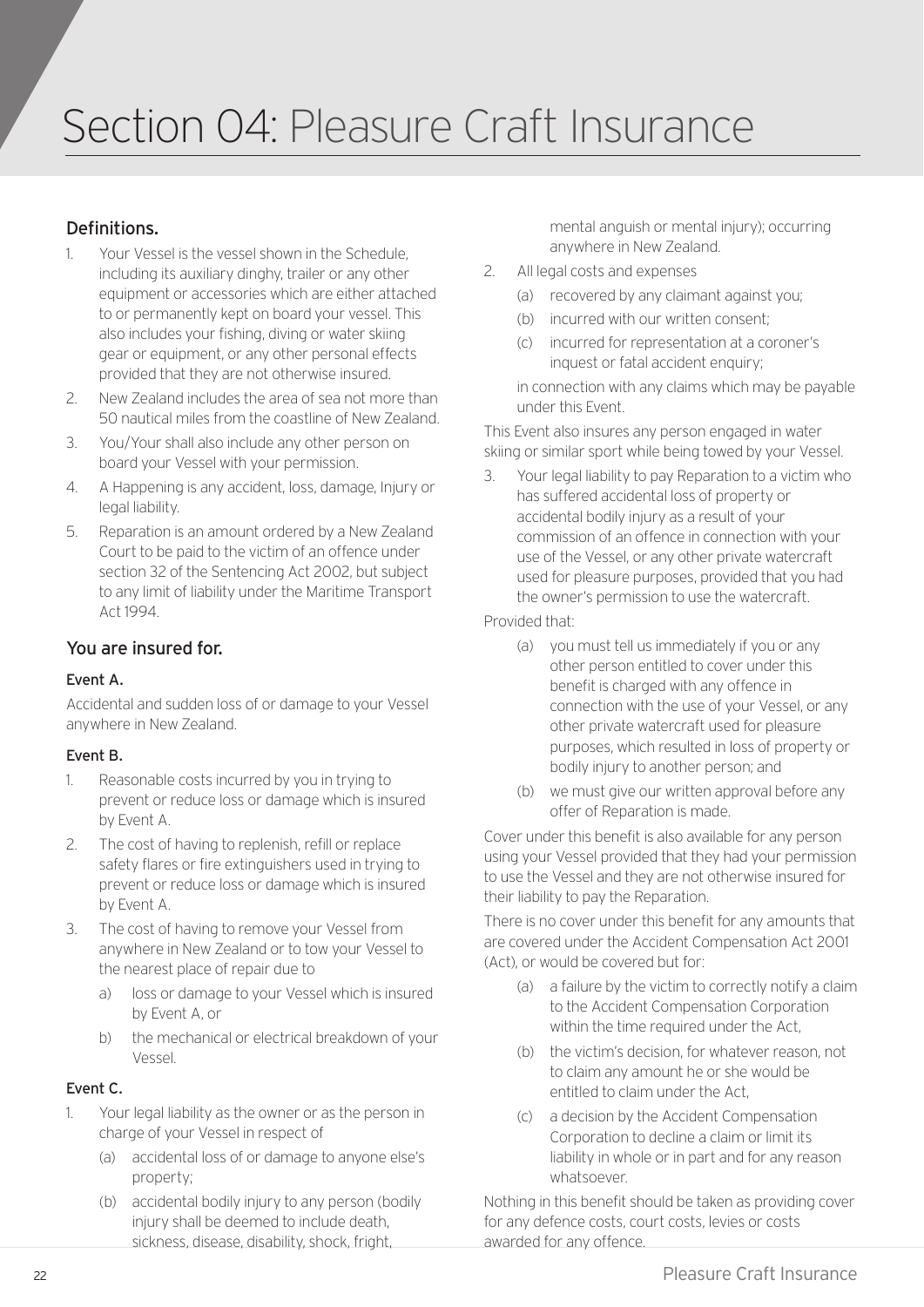#### Event D.

Bodily injury suffered by you caused solely and directly by violent, accidental, external and visible means occurring whilst you are on board your Vessel and which is the sole and direct cause of

- (a) death;
- (b) the total and permanent loss of use of one limb;
- (c) the total and permanent loss of sight of an eye;
- (d) your total and incurable disablement from all further work.

#### Event E.

- 1. Out of Pocket Costs Additional expenses incurred by you to attend any court proceedings or enquiry at our request.
- 2. Transportation Costs

Reasonable costs incurred following a Happening for which a claim is payable under Event A for returning from the place where the Happening occurred to your home in New Zealand if prevented from returning as a result of the Happening.

#### The amounts we will pay.

#### Event A.

- 1. This insurance will pay the amount of the loss or damage or the cost of restoring your Vessel as nearly as possible to the same condition it was in immediately before the loss or damage happened.
- 2. The maximum amount you can claim is \$1,125 for any outboard motor or auxiliary dinghy unless it is shown in the Schedule with a Specified Sum Insured which then becomes the maximum amount you can claim for that item.
- 3. We will also pay, in the occurrence of your Vessel being stranded or running aground, the reasonable costs of having the hull of your Vessel inspected.
- 4. If other interested parties are named in the Schedule, any payment under the Section may be made to them.
- 5. The maximum amount payable for any one Happening including any amount they may be payable under Event B of this Section shall not in the aggregate exceed the current Total Sum Insured on your Vessel.

#### Event B.

The maximum amount payable for any one Happening, including any amount that may be payable under Event A of this Section, shall not in the aggregate exceed the current Total Sum Insured on your Vessel.

#### Event C.

This insurance will pay up to \$1,000,000 for any one Happening inclusive of all costs charged to you with our approval or awarded against you by a Court.

#### Event D.

- 1. We will pay you, or in the occurrence of your death your executors or administrators the amount of \$10,000.
- 2. The maximum amount payable in respect of any one Happening will not exceed \$10,000 and in the occurrence of the death or bodily injury of more than one person this amount shall be divided equally between such persons or their executors or administrators.

#### Event E.

The maximum amount payable for any one Happening shall not exceed

- 1. \$100 for each day, up to a maximum of 15 days for Out of Pocket Costs.
- 2. \$250 per person but not exceeding \$1,000 in the aggregate during any one Period of Insurance for Transportation Costs.

#### The amounts you will pay.

The amount of the Excess shown in the Schedule in respect of each Happening will be deducted from every claim.

If there is a Happening that involves more than one section and each section has a standard excess, we will waive the lowest excess that would otherwise apply. This does not apply if any section has a voluntary excess (a higher excess you selected) or an imposed excess (an increased excess we applied to your Policy which replaces the standard excess).

#### You are not insured for.

#### Event A.

- 1. Faulty design, manufacture, construction or assembly.
- 2. Wear and tear, rot, corrosion, rust, mildew, fouling or gradual deterioration.
- 3. The breakdown, failure or wearing out of any part of any mechanical or electrical machinery, gear or equipment unless burning out occurs.
- 4. Damage caused by electrical current to fuses, protective devices or lighting or heating elements.
- 5. Loss or damage by order of any Government or Local Body unless that order was for the purpose of preventing or reducing pollution arising from loss or damage which is insured by Event A.
- 6. Loss of or damage to
	- (a) sails, or protective covers which are blown away or damaged by the wind;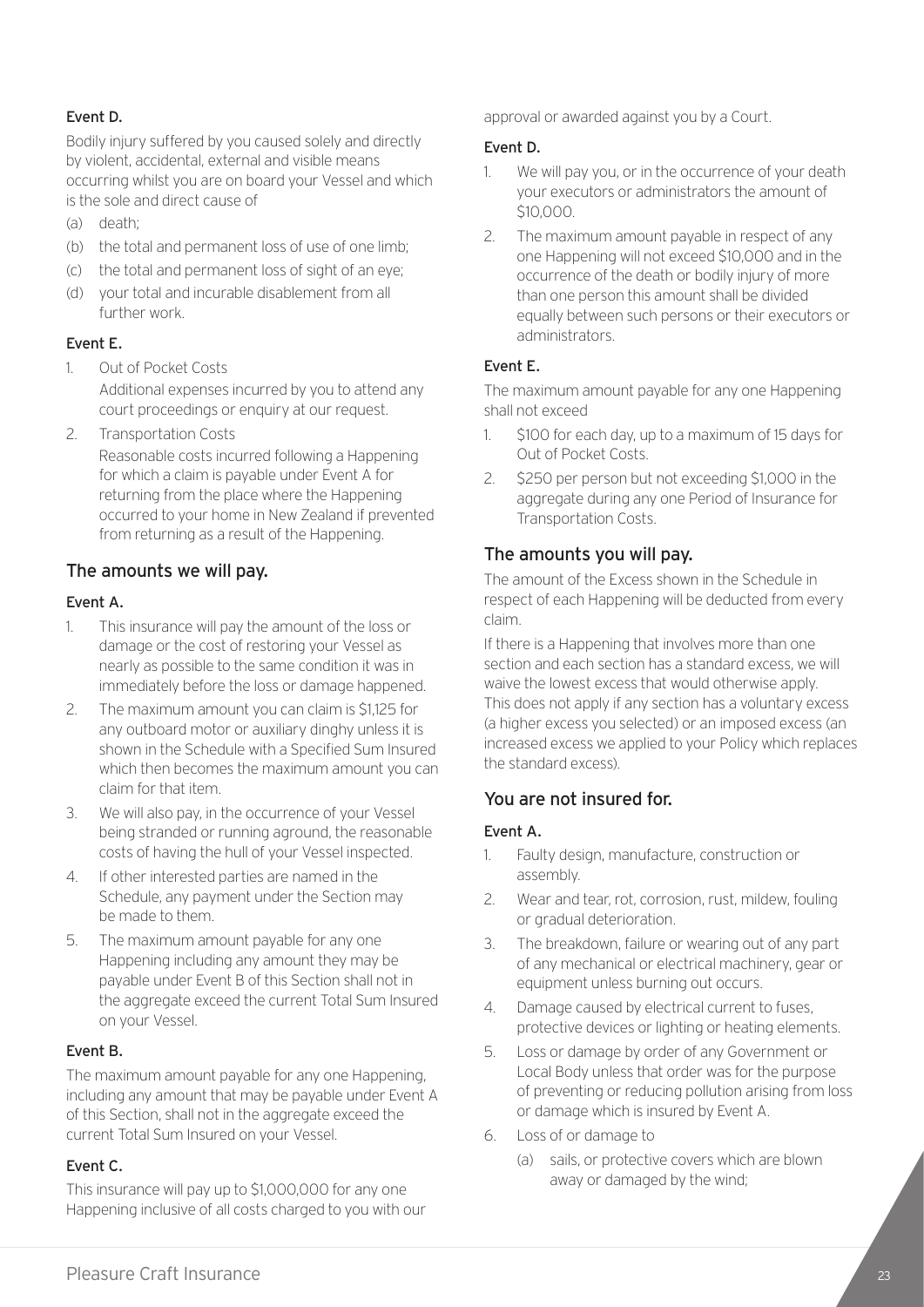(b) sails, masts spars or rigging happening while the Vessel is racing;

unless that loss or damage is caused by fire or by the Vessel being stranded, sunk, or in a collision.

7. Loss of or damage to your fishing, diving or water skiing gear or equipment whilst in use.

#### Event C.

- 1. Liability for loss of or damage to personal effects belonging to any member of your family who is living with you.
- 2. Liability arising while your Vessel is being carried or towed by any motor vehicle.
- 3. Fines, penalties, punitive or exemplary damages.
- 4. Liability to any
	- (a) employee;
	- (b) member of your family usually living with you.
- 5. Liability to any person for which there is indemnity under the Injury Prevention, Rehabilitation & Compensation Act 2001 or any subsequent amendment or Act.
- 6. Any legal defence costs or court costs arising from the prosecution of any offence under any Act of Parliament including any Regulations, Rules or By-Laws made under any Act of Parliament.

#### Event D.

Bodily injury consequent upon you committing or attempting to commit suicide, intentional self injury or any criminal act.

#### All Events.

- 1. Loss, damage, liability or bodily injury
	- (a) arising while your Vessel is on hire or charter or is being used other than for private pleasure purposes unless used for search and rescue work by or on behalf of the Police, Coastguard or other authority;
	- (b) caused by your Vessel being in an unsafe or unseaworthy condition where you were aware or with any reasonable diligence ought to have been aware of your Vessel being in such a condition;
	- (c) arising while your Vessel (unless it is a yacht) is engaged in any race or speed test or is being tested for any race or speed test;
	- (d) arising whilst you are operating or in charge of your Vessel under the influence of alcohol to such an extent that it affects your ability to operate your Vessel;
	- (e) arising from
		- (i) nuclear weapons;
- (ii) ionising radiation or contamination by radio-activity from nuclear fuel or from nuclear waste from the combustion of nuclear fuel;
- (iii) war, invasion, act of foreign enemy, warlike operations (whether war be declared or not), military or usurped power, civil war, rebellion, revolution or insurrection.

You are not insured for loss or liability if the person in charge of your Vessel, or any other private watercraft used for pleasure purposes, fails or refuses to stop, or remain at the scene, following an accident (as required by law).

2. You are not insured for loss or liability arising from any intentional or reckless act or omission.

#### Conditions of Pleasure Craft Insurance.

#### Marine Insurance Act.

1. The insurance set out in this Section and the rights and duties of both you and us are subject to the provisions of the Marine Insurance Act 1908 except where those provisions have been expressly varied in this Policy.

#### Care of the Vessel.

- 2. (a) You must keep the Vessel in a safe and seaworthy condition.
	- (b) Reasonable care must be taken to protect your Vessel and to prevent loss or damage including theft of anything insured under this Policy.
	- (c) We will have free access to examine your Vessel at all times.

#### Change of ownership.

3. This Section is automatically cancelled immediately once you cease to be the owner of the Vessel. If this happens you can ask us for a refund of any premium which is due to you.

#### Person in charge of the vessel.

4. Persons in charge of the Vessel with your permission must comply with all Conditions of this Section in so far as applicable.

#### Mooring requirements.

- 5. If your Vessel is normally moored then the mooring must
	- (a) conform with all licensing and statutory regulations;
	- (b) be suitable for the size, displacement and the type of your Vessel;
	- (c) be regularly maintained and in good order and condition;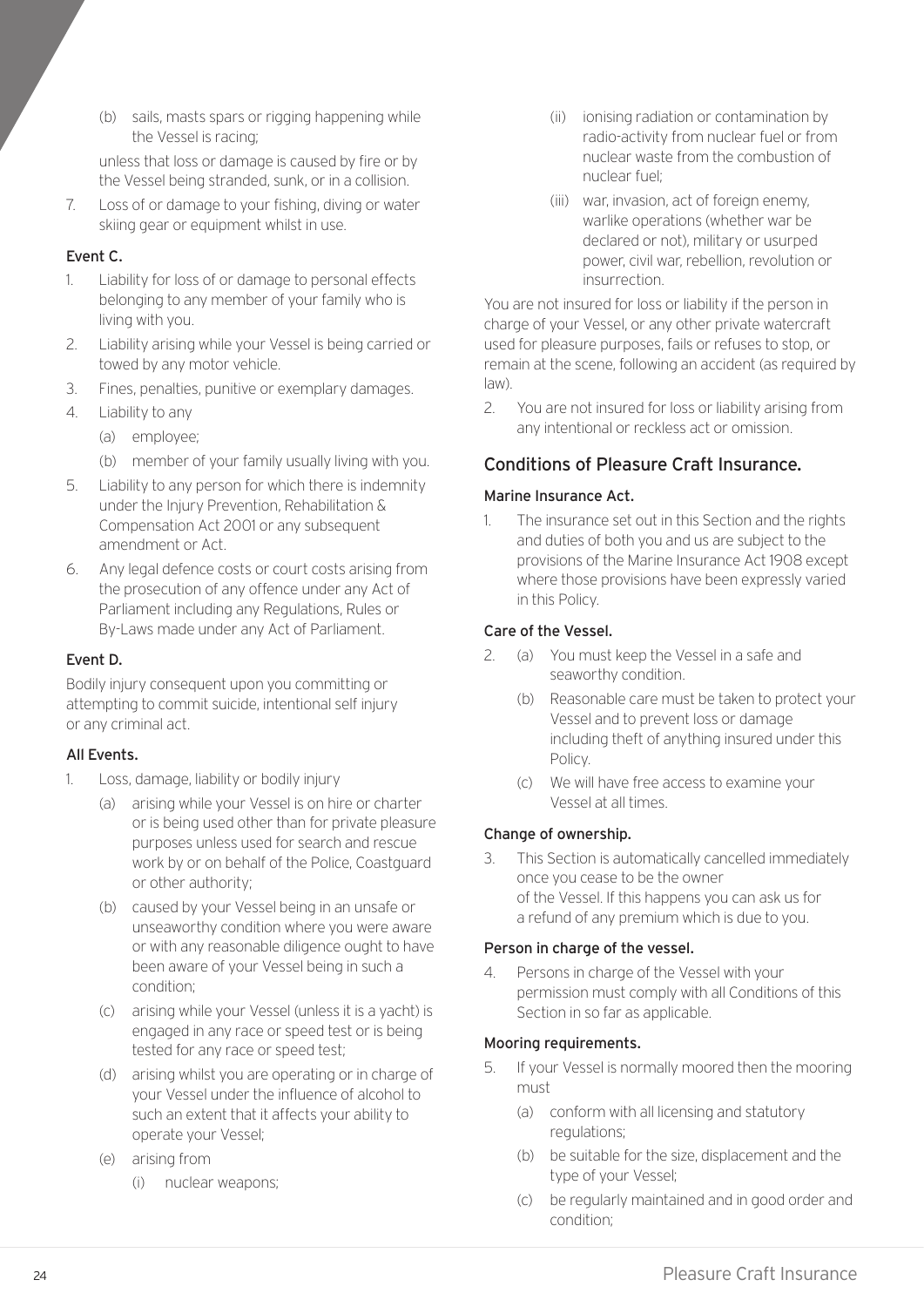- (d) be visually inspected at no less than 24 month intervals.
- 6. You must not leave your Vessel
	- (a) unattended at anchor, or
	- (b) on a temporary mooring

for more than 24 consecutive hours.

#### Other conditions.

- 7. If anything happens which may give rise to a claim under Event D of this Policy you must as soon as possible (except in the occurrence of your death) seek medical advice from a duly registered Medical Practitioner and follow that advice.
- 8. If anything happens which may give rise to a claim under this Section you must tell us immediately if you or anyone else entitled to cover under this Section is charged with any offence in connection with the operation of your Vessel, or any other private watercraft used for pleasure purposes, which results in loss of property or bodily injury to another person.
- 9. Unless we have agreed, you or anyone else entitled to cover under this Section must not negotiate, offer to pay or pay any Reparation, including but not

limited to, offers made as part of any case management conference or sentencing hearing.

- 10. Your accidental death shall not in any way be presumed by reason of your disappearance, except in the occurrence of the total loss of your Vessel.
- 11. The laws of New Zealand shall apply to and the Courts of New Zealand will have exclusive jurisdiction in respect of any litigation arising out of this Policy. Any compensation awarded or costs or expenses of litigation outside New Zealand are not covered.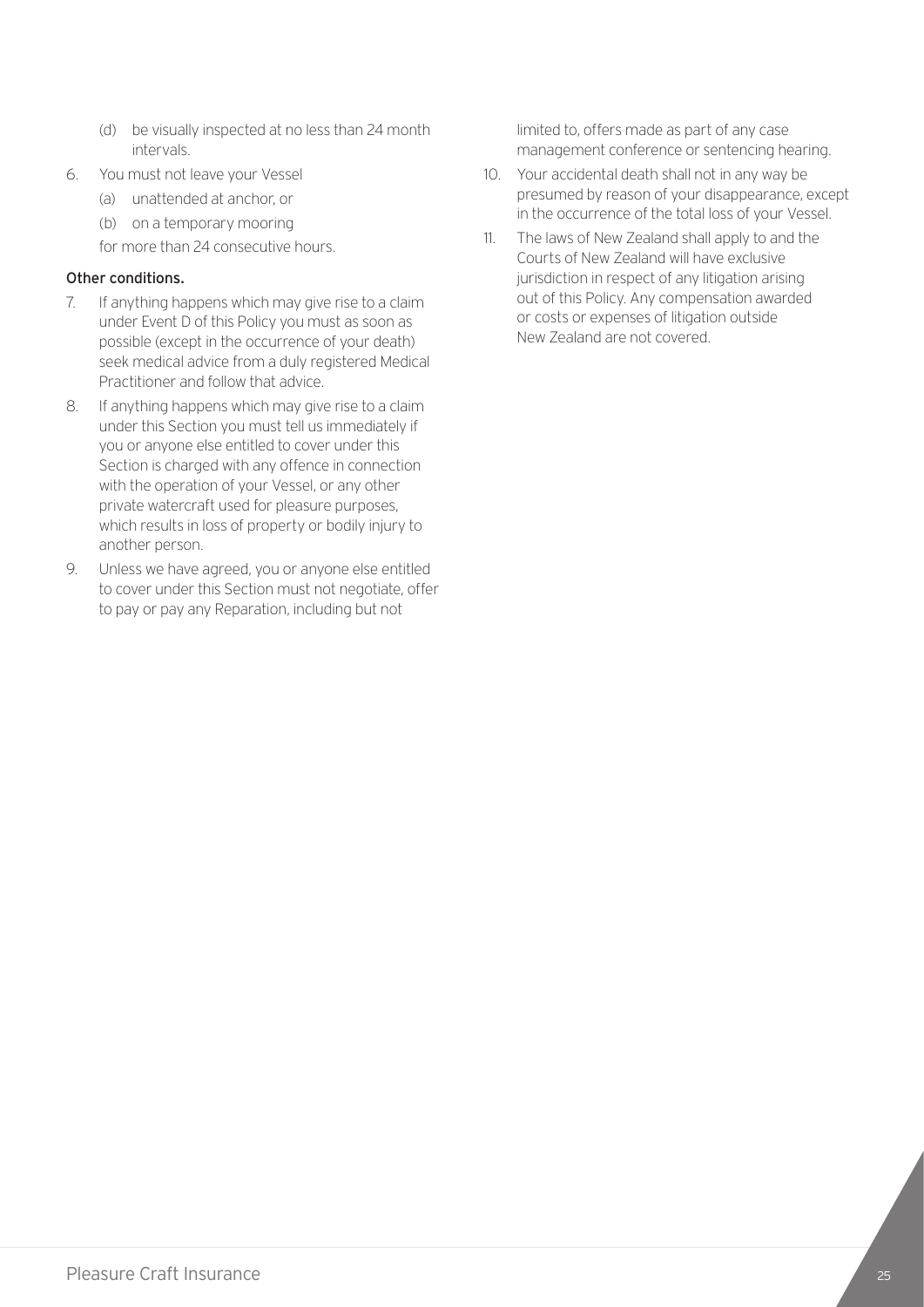## The Exclusions applicable to all Sections of this Policy

#### For all Events you are not insured for.

- 1. The amount of the Excess shown in the Schedule in respect of each Happening which will be deducted from every claim. The Excess will not apply to Event A or Event B of your Private Motor Vehicle Insurance Section if your vehicle is damaged in a Happening caused by an identified, uninsured driver of another vehicle and full liability is established against that driver.
- 2. Loss connected in any way with confiscation, nationalisation, requisition, acquisition or destruction of or damage to property by order of government, public or local authority or under any statute or regulation.
- 3. Loss, liability, prosecution or expense of any type in connection with
	- (a) ionising radiation or contamination by radioactivity from;
		- (i) any nuclear fuel, or
		- (ii) any nuclear waste from the combustion or fission of nuclear fuel,
	- (b) nuclear weapons material.
- 4. Any loss or damage, injury or liability arising outside New Zealand.
- 5. Legal liability arising out of a contract or agreement (except where you would have been liable even without such contract or agreement).
- 6. Loss, liability, death, prosecution or expense of any type in connection with an act of terrorism, including in connection with controlling, preventing, suppressing, retaliating against, or responding to an act of terrorism.

An act of terrorism includes any act, or preparation in respect of action, or threat of action designed to influence or coerce the government de jure or de facto of any nation or any political division thereof, or in pursuit of political, religious, ideological, or similar purposes to intimidate the public or a section of the public of any nation by any person or group(s) of persons whether acting alone or on behalf of or in connection with any organisation(s) or government(s) dejure or de facto, and that:

- (a) involves violence against one or more persons, or
- (b) involves damage to property, or
- (c) endangers life other than that of the person committing the action, or
- (d) creates a risk to health or safety of the public or a section of the public, or
- (e) is designed to interfere with or disrupt an electronic system.
- 7. Loss, liability, prosecution or expense of any type in connection with any of the following, including controlling, preventing or suppressing any of the following:

war, invasion, act of foreign enemy, hostilities or war like operations (whether war is declared or not), civil war, mutiny, rebellion, revolution, civil commotion assuming the proportions of or amounting to an uprising, insurrection, military or usurped power.

- 8. Loss, expense or liability in connection with the manufacture, storage, or distribution at the Home, of any 'controlled drug' as defined in the Misuse of Drugs Act 1975, unless:
	- (a) the Home is rented to a tenant, and
	- (b) you, or the person who manages the tenancy on your behalf, has:
		- (i) exercised reasonable care in the selection of tenant(s) by at least obtaining satisfactory written or verbal references, and
		- (ii) completed an internal and external inspection of the property at a minimum of 3-monthly intervals and upon every change of tenants, and
		- (iii) kept a written record of the outcome of each inspection, and provided to us a copy of the record if we requested it.

If (a) and (b) above have been met, the most we will pay for any Happening is:

- (i) \$25,000 for Loss resulting from chemical contamination, or
- (ii) the amount stated under 'The amounts we will pay' of Event A of Section 01, Home Insurance and/or Section 02 - Contents Insurance for Loss resulting from fire or explosion.

If you have insurance under more than one section of this Policy, or any other Policy with us that contains this same 'Unlawful Substances' exclusion, the most we will pay in total for any Happening for (i) above is \$25,000.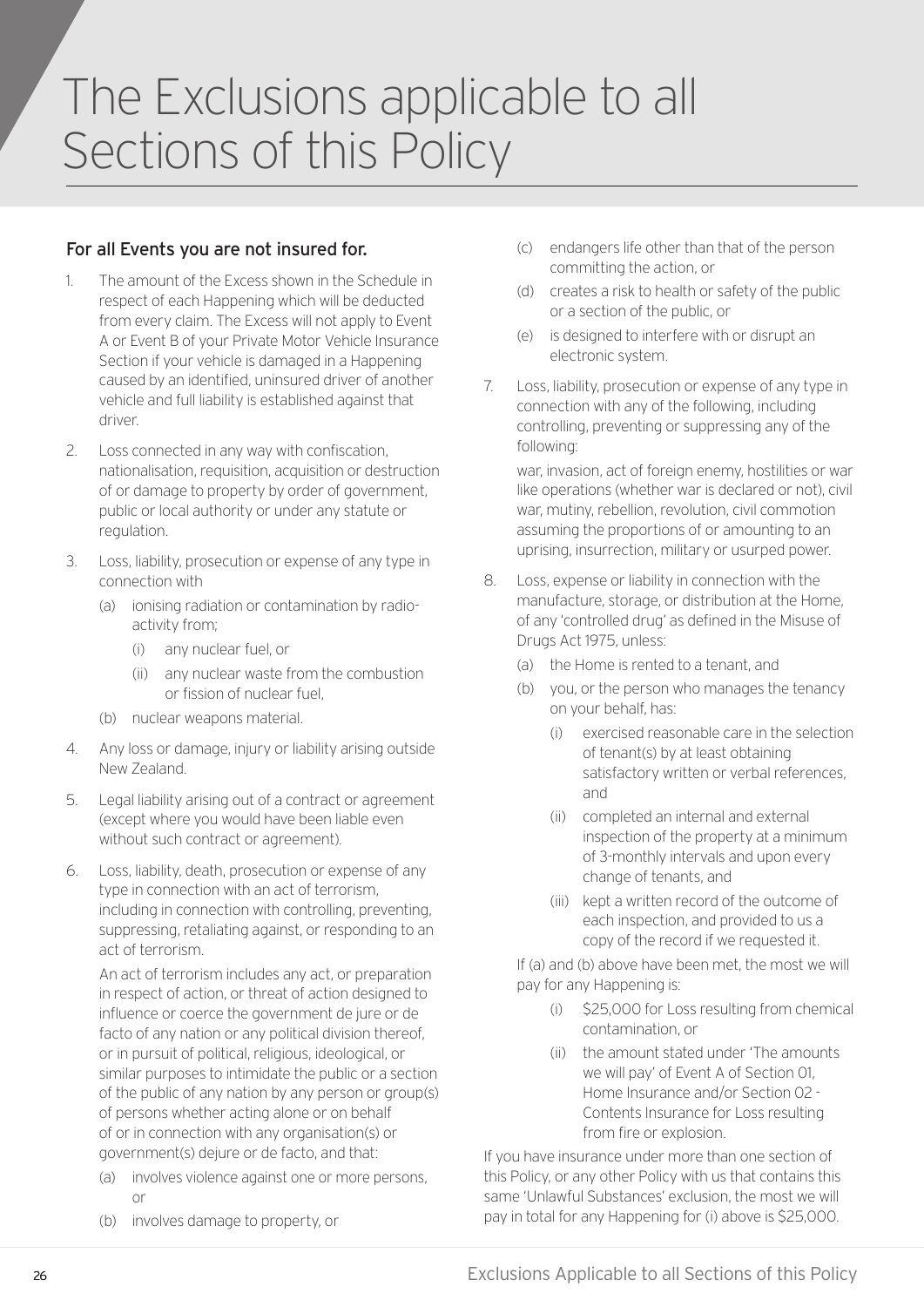## The Conditions applicable to all Sections of this Policy

#### Care of your property.

1. You must take reasonable care to protect your property and to prevent loss or damage.

#### Change of terms.

2. We can change the terms of this Policy (including the Excess) by giving you fourteen working days notice at your last known address.

#### Claims.

- 3. Unless we have agreed, you must not
	- (a) incur any expenses in connection with the claim;
	- (b) negotiate, pay, settle, admit or deny any claim or do anything which may in any way prejudice our rights.
- 4. We shall have the right to
	- (a) restore, replace or pay for any of your property;
	- (b) refuse to pay for any claim if
		- (i) it is false;
		- (ii) you or anyone acting on your behalf or anyone else we insure under this Policy gives untrue information and knows that information is not true;
		- (iii) the Loss is caused by your wilful act or with your connivance.
- 5. If anything happens which may give rise to a claim under this Policy you must
	- (a) do as much as you can to take care of your property and to prevent further loss, damage, expense or liability;
	- (b) tell us as soon as possible and complete a claim form;
	- (c) tell the Police immediately if you think your property has been lost or damaged by burglary, theft, vandalism or malicious acts;
	- (d) send any letter or other document you receive from anyone else to us immediately;
	- (e) give us any information or assistance we ask for.
- 6. We will have the right to take action in your name to
	- (a) negotiate, defend or settle any claim against you that is insured by this Policy;
	- (b) recover from any other person anything insured by this Policy.
- 7. If agreement over a claim cannot be reached then
	- (a) the claim may be referred to arbitration but only if you and we both agree;
	- (b) we will not be liable under this Policy unless;
		- (i) you commence court action; or
		- (ii) arbitration proceedings begin
		- within 12 months from the date of the Loss.
- 8. You cannot give up any part of your property to us, but we may take over any damaged or recovered property and deal with the salvage in any reasonable way.
- 9. Information about any claim you may make will be supplied to the Insurance Claims Register Ltd (ICR), P O Box 474, Wellington which has been set up by the Insurance Council of New Zealand and operates on behalf of participating insurers including us. ICR will hold details of claims we supply to it and provide these details to the other participating insurers if requested. You have the right of access to and correction of your personal information pursuant to provisions of the Privacy Act 1993.

#### Other insurances.

10. This Policy does not insure your Loss or liability at all if it is insured to an extent under any other insurance policy. We will not contribute towards any claim under any other insurance policy.

This Condition will not apply to any payment under

- (a) Section 03 Private Motor Vehicle Insurance, Paragraph 2 of 'You are insured for', Event B, or
- (b) Section 03 Private Motor Vehicle Insurance, Event C and D.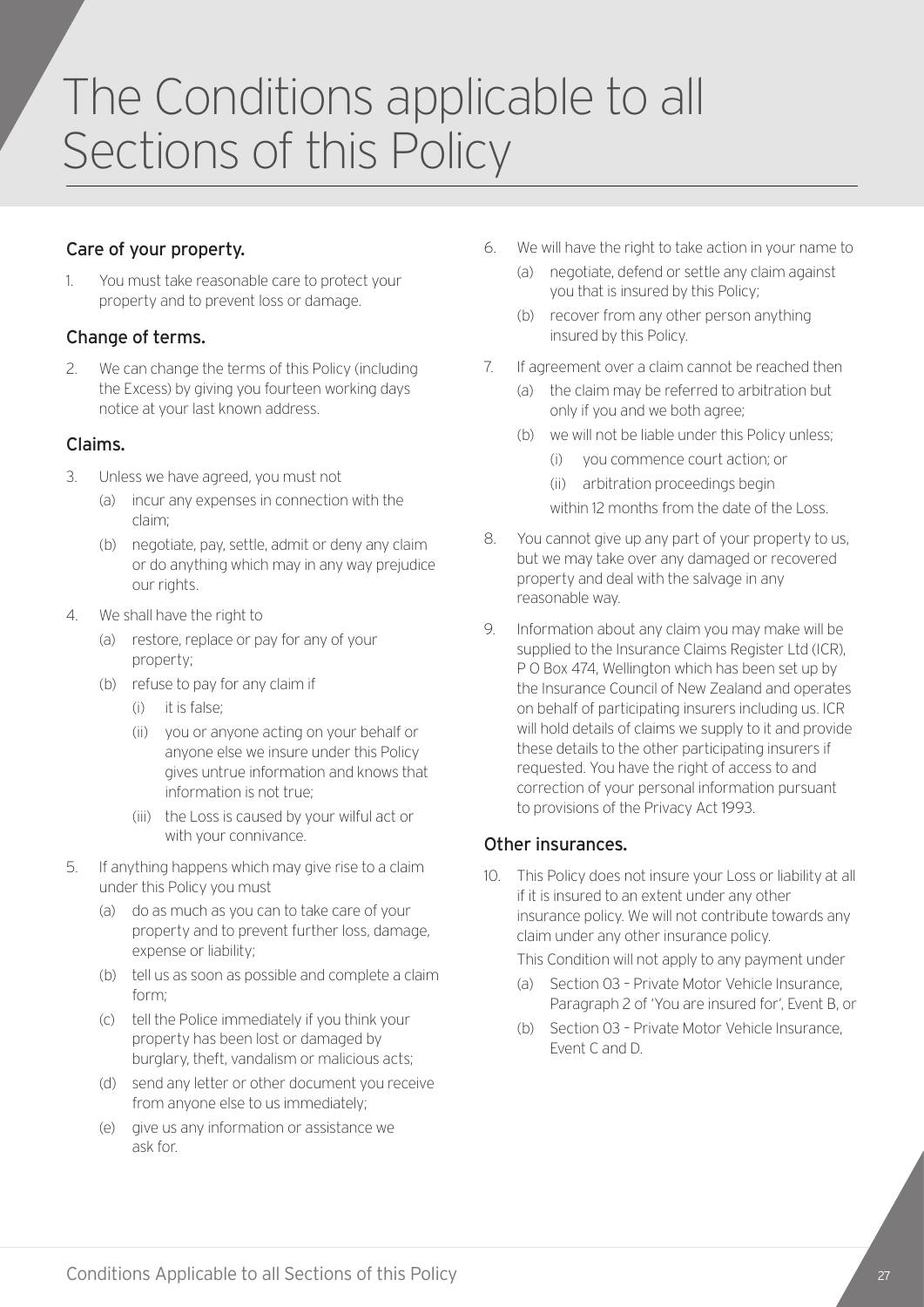#### Increased risk.

- 11. You must notify us immediately if, after we have accepted your application for this Policy, there is a material:
	- (a) increase in the risk covered, or
	- (b) alteration in the risk covered.

We may change the terms of this Policy in response to any material change in circumstance you or anyone else advised to us. The change in terms will be effective from the date of the change in circumstances.

Information is 'material' where we would have made different decisions about either: (a) accepting your insurance, or (b) setting the terms of your insurance, if we had known that information. If in any doubt, notify us anyway. The 'risk covered' refers to both: (a) the actual property or liabilities insured (known as physical hazard), and (b) you or other persons covered by this Policy (known as moral hazard).

#### Cancellation.

- 12. To cancel this Policy
	- (a) you can tell us in writing
	- (b) we can tell you in writing. We can either
		- hand the notice to you in which case cancellation will take place at 4 p.m. seven days later, or
		- (ii) post the notice to you at your last known postal address in which case cancellation will take place at 4 p.m. on the seventh day after posting.

We will give you a refund of any premium which is due to you but if you cancel this Policy we may keep a minimum premium appropriate for the time insured.

- (c) This Policy will be automatically cancelled if you do not pay the premium. Cancellation under this clause will be effective from the date to which the Policy was paid up to.
- (d) If, in our opinion it is uneconomic to repair the Loss to the Home, this Policy will be automatically cancelled from the date we pay your claim or the date on which rebuilding commences, whichever occurs first. We will not refund you any premium for the unused portion of the Period of Insurance.

#### Other parties with a financial interest.

13. If we know of any financial interest over the Home, we may pay part or all of any claim proceeds to the holder of that interest.

This payment will go towards meeting the obligations we have under this Policy for the Loss.

We are authorised by you to disclose personal information about you to any holder of a financial interest.

Any party, who is recorded as having a financial interest under this Policy, is not covered by this Policy and does not have rights to claim under this Policy.

#### Assignment.

14. Except as outlined in 'Other Parties with a Financial Interest' above, you must not otherwise transfer any of your entitlements or benefits under Section 01, Home Insurance to any person or entity without our prior written consent.

It is not possible to assign the entitlements or benefits of Section 01, Home Insurance 'If your home is uneconomic to repair, (a)'. If, in our opinion, it is not economic to repair the Loss to the Home, the provisions of 'If your home is uneconomic to repair, (b)' will apply to the entitlement that is transferable. It is not possible to assign Section 01, Home Insurance to another person or entity.

#### Governing law and jurisdiction.

15. The law of New Zealand applies to this Home Policy and the New Zealand courts have exclusive jurisdiction.

#### Legislation changes.

16. Any reference to any Act of Parliament or subordinate regulations or rules referred to in this Policy includes any amendments made or substitutions to that law.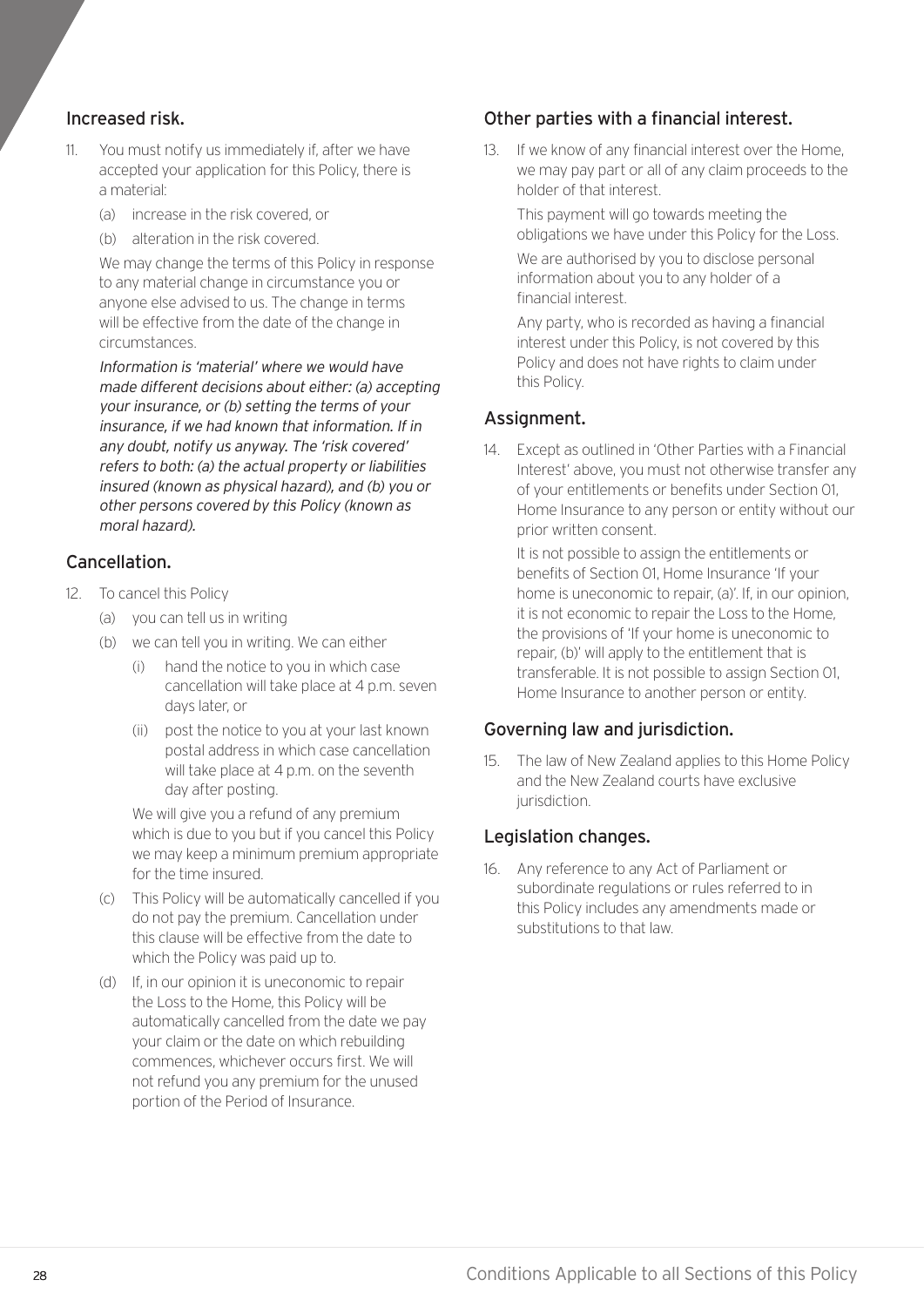## Conditions of the Authority to accept Direct Debits

#### 1. The Initiator:

- (a) Will provide the Customer with a "Money Transfer report" detailing the payment amount and payment date of Direct Debit transactions initiated for the Customer.
- (b) May, upon the relationship which gave rise to this Authority being terminated, give notice to the Bank that no further Direct Debits are to be initiated under the Authority. Upon receipt of such notice the Bank may terminate this Authority as to future payments by notice in writing to me/us.

#### 2. The Customer may:

- (a) At any time, terminate this Authority as to future payments by giving written notice of termination to the Bank and to the Initiator.
- (b) Stop payment of any Direct Debit to be initiated under this authority by the Initiator by giving written notice to the Bank prior to the Direct Debit being paid by the Bank.
- (c) Where a variation to the amount agreed between the Initiator and the Customer from time to time to be direct debited has been made without notice being given in terms of clause 1 (a) above, request the Bank to reverse or alter any such Direct Debit initiated by the Initiator by debiting the amount of the reversal or alteration of a Direct Debit back to the Initiator through the Initiator's Bank.

PROVIDED such request is made not more than 120 days from the date when the Direct Debit was debited to my/our account.

#### 3. The Customer acknowledges that:

- (a) This Authority will remain in full force and effect in respect of all Direct Debits passed to my/our account in good faith not withstanding my/our death, bankruptcy or other revocation of this authority until actual notice of such event is received by the Bank.
- (b) In any event this Authority is subject to any arrangement now or hereafter existing between me/us and the Bank in relation to my/our account.
- (c) Any dispute as to the correctness or validity of any amount debited to my/our account shall not be the concern of the Bank except in so far as the Direct Debit has not been paid in accordance with this Authority. Any other disputes lies between me/us and the Initiator.
- (d) The Bank accepts no responsibility or liability for the accuracy of information about Direct Debits on Bank Statements.
- (e) The Bank is not responsible for, or under any liability in respect of:
	- (i) any variations between notices given by the Initiator and the amounts of Direct Debits.
	- (ii) the Initiator's failure to give written advance notice correctly nor for the non-receipt or late receipt of notice by me/us for any reason whatsoever.

In any such situation the dispute lies between me/us and the Initiator.

(f) Notice given by the Initiator in terms of clause 1 (a) to the debtor responsible for the payment shall be effective. Any communication necessary because the debtor responsible for payment is a person other than me/us is a matter between me/us and the debtor concerned.

#### 4. The Bank may:

- (a) In its absolute discretion conclusively determine the order of priority of payment by it of any monies pursuant to this or any other authority, cheque or draft properly executed by me/us and given to or drawn on the Bank.
- (b) At any time terminate this authority as to future payments by notice in writing to me/us.
- (c) Charge its current fees for this service in force from time to time.